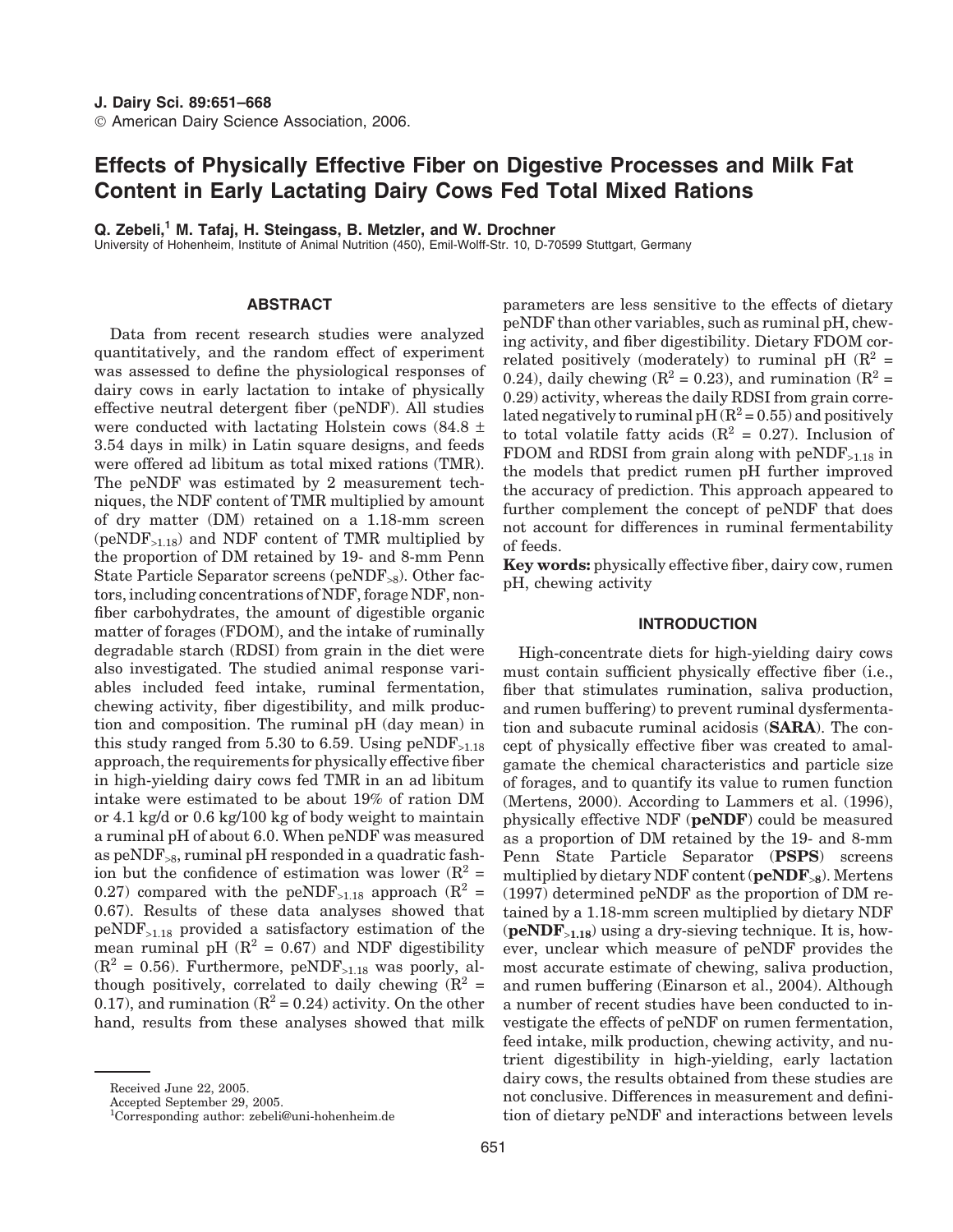of concentrate inclusion, forage and grain sources, and animal-response variables among studies make peNDF recommendations difficult. The NRC (2001) does not give requirements for peNDF due to lack of a standardized, validated method for measuring effective fiber in feeds and to establish requirements for effective fiber.

Part of the difficulty in assigning fiber requirements for high-yielding dairy cows related to the interpretation of response variables. Despite the fact that milk fat percentage is an easily measured parameter, low fiber in the diet can detrimentally affect animal health without significant milk fat depression (Mertens, 1997). Ruminal pH may be a better indication of ruminal health and optimal function, and a better basis for determining fiber requirements of dairy cows in early lactation than the maintenance of milk fat production (Allen, 1997; Mertens, 1997).

However, Beauchemin and Yang (2005) concluded that the models used to predict rumen pH should include both peNDF and fermentable OM intake. Because the peNDF concept relates only to the physical properties of fiber, inclusion of forage and grain fermentability characteristics in the models to predict animal response and to evaluate physical effectiveness of dairy cow diets would likely increase the estimation accuracy. Results from several studies showed that increasing the amount of digestible fiber of hay or corn silage in dairy cow diets increased digesta stratification, particle breakdown in the rumen as well as digesta turnover, forage intake, and fiber digestibility without compromising the physical effectiveness at stimulating chewing (Oba and Allen, 2000b; Tafaj et al., 2004b, 2005b). Krause et al. (2002b) found that replacing dry cracked corn with high-moisture corn in a TMR fed to dairy cows significantly reduced ruminal pH. Furthermore, Beauchemin and Rode (1997) reported that rapidly digested starch sources such as barley grain increase the need for effective fiber, suggesting an interaction between ruminal fermentability and physical characteristics of the ration.

This quantitative study aimed to define the physiological responses of high-yielding dairy cows in early lactation to peNDF when estimated as  $peNDF_{>1.18}$  and peNDF>8. Furthermore, based on the most sensitive animal response variable, an optimization of peNDF concentration in TMR fed ad libitum to this category of dairy cows was also intended. Possible interactions between dietary peNDF, NFC, the amount of digestible OM of forages (**FDOM**), and intake of ruminally degradable starch (**RDSI**) from grains composing TMR were also investigated.

# **MATERIALS AND METHODS**

#### *Description of the Database*

To conduct this quantitative study, an independent data set with data on animal characteristics, detailed ration components, and an evaluation of physical structure of the ration was generated. The data file containing 131 treatment means was generated from 33 experiments published from 1997 to 2005 (Table 1). Animals were lactating Holstein cows  $(84.8 \pm 3.54 \text{ DIM})$ (mean ± SE) weighing between 570 and 886 kg and producing 23.1 to 49.3 kg of milk/d. Feeds were offered ad libitum as TMR. The level of DMI ranged from 16.9 to 28.3 kg/d, and the percentage of forage in TMR ranged from 27 to 75% of DM  $(49.2 \pm 0.87%)$ . Dietary NDF ranged from 18.2 to  $48.1\%$  of DM  $(30.9 \pm 0.51\%)$ and forage NDF (**FNDF**) ranged from 15.5 to 35.8% of DM (21.3  $\pm$  0.36%). The peNDF<sub>>1.18</sub> content in TMR ranged from 4.2 to 37.4% of DM  $(21.1 \pm 0.64%)$  and the content of peNDF<sub>>8</sub> ranged from 2.0 to 29.5% (15.2  $\pm$ 0.73%). The main characteristics of the database, including animal characteristics, investigated dietary factors, and animal response variables (hereafter referred to as response variables) are listed in Table 2. The response variables included data on feed intake, ruminal fermentation, chewing activity, fiber digestibility, and milk production and composition. All experiments included in this study were conducted in Latin square design.

Ruminal fermentation was investigated based on the response of total VFA, molar proportion of individual VFA, acetate to propionate ratio, and pH value in the ruminal fluid. For VFA measurement through GLC, ruminal fluid was collected several times after morning feeding via cannula from the ventral sac of the rumen. Some studies measured pH from ruminal fluid in spot samples collected from the ventral sac of the rumen, whereas in others, ruminal pH was continuously measured (during 24 h) using an industrial electrode placed in the ventral rumen sac. However, in all cases, the measurements of ruminal pH covered at least a period from 8 to 10 and, in several cases, up to 12 h postfeeding. In the present study, values of ruminal pH, total and individual molar amounts of VFA, and the acetate to propionate ratio reported from studies were analyzed as treatment means.

# *Estimation of peNDF of Diets*

As a prerequisite for inclusion in this literature study, articles were expected to give complete information on the components and chemical composition of rations, as well as on the physical evaluation of experimental diets (vertical dry-sieving technique). The peNDF<sub>>8</sub> content of TMR was determined by multiplying the proportion of DM retained by the 19- and 8-mm screens of PSPS by dietary NDF content (DM basis; Lammers et al., 1996).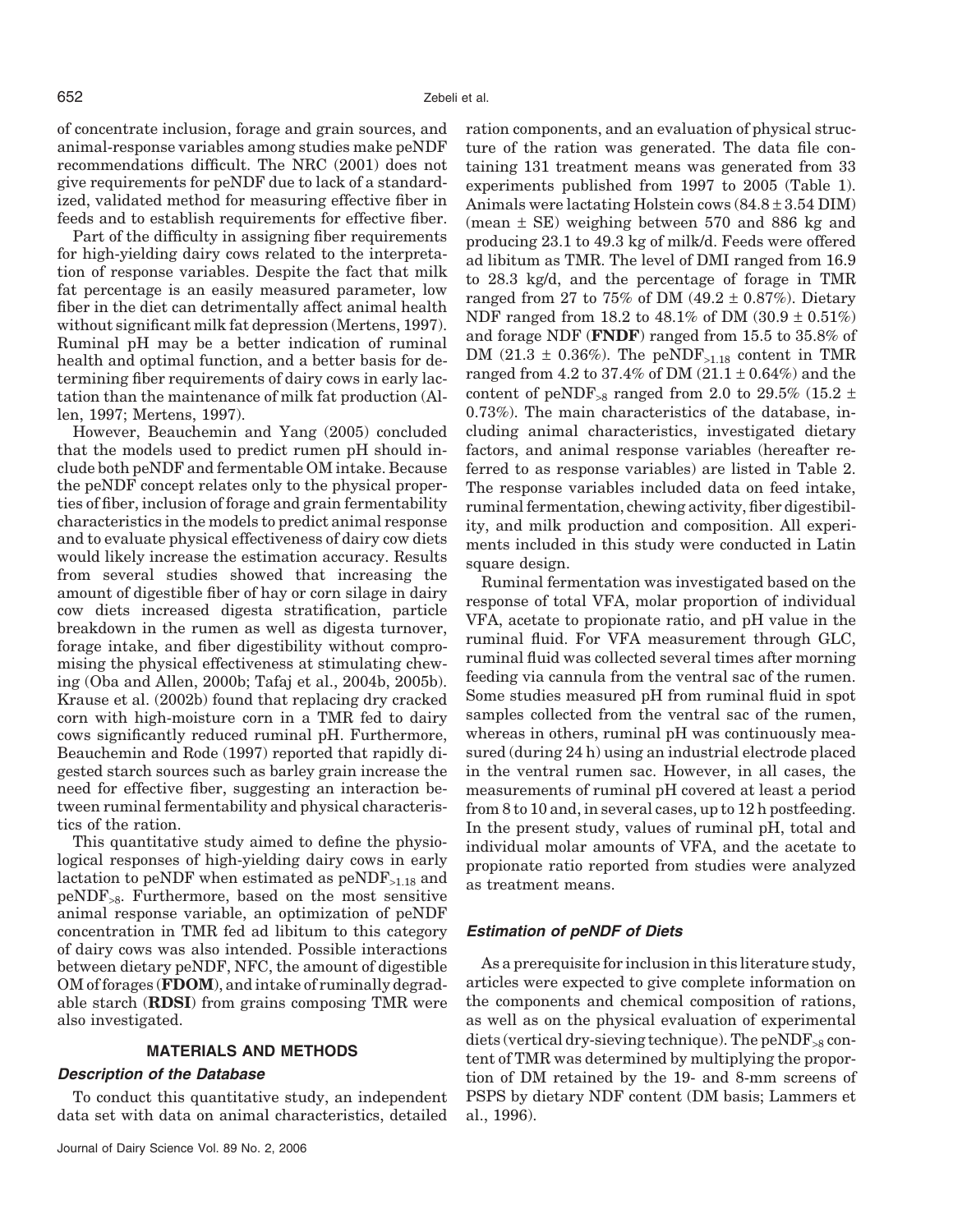#### PHYSICALLY EFFECTIVE FIBER AND DAIRY COWS 653

| Reference                      | <b>NDF</b>    | <b>FNDF</b>   | $peNDF_{>1.18}$ | $peNDF_{\leq 8}$ | Feed<br>intake | Chewing<br>activity | Ruminal<br>fermentation | Milk<br>parameters | Digestibility |
|--------------------------------|---------------|---------------|-----------------|------------------|----------------|---------------------|-------------------------|--------------------|---------------|
| Allen and Grant (2000)         | $\frac{1}{2}$ | $\ast$        | $\ast$          |                  | $\frac{1}{2}$  | $\frac{1}{2}$       | $\ast$                  | $\frac{1}{2}$      |               |
| Bal et al. (2000)              | $*$           | $\ast$        | $\frac{1}{2}$   |                  | ∗              |                     | *                       | *                  | *             |
| Beauchemin et al. (1997)       | $\ast$        | $\frac{1}{2}$ | $\frac{1}{25}$  |                  | $\ast$         | $\frac{1}{25}$      |                         | *                  |               |
| Boddugari et al. (2001)        | $\ast$        | $\ast$        |                 | *                | *              | $\frac{1}{25}$      | $\ast$                  | *                  | *             |
| Calberry et al. (2003)         | $\ast$        | $\ast$        | $\ast$          | $\frac{1}{2}$    | $\frac{1}{2}$  |                     | $\frac{1}{2}$           | $\ast$             |               |
| Clark and Armentano (1997)     | *             | *             | $\frac{1}{2}$   |                  | $\ast$         | *                   |                         | 冰                  |               |
| Clark and Armentano (1999)     | *             | *             | $\frac{1}{2}$   |                  | $\ast$         | *                   |                         | 冰                  |               |
| Clark and Armentano (2002)     | $\frac{1}{2}$ | $\ast$        | $\frac{1}{2}$   |                  | *              | $\frac{1}{25}$      |                         | *                  |               |
| Einarson et al. (2004)         | $\ast$        | *             |                 | *                | ∗              |                     | *                       | *                  |               |
| Eun et al. (2004)              | *             | *             |                 | $\frac{1}{2}$    | $\ast$         |                     | *                       |                    | $\frac{1}{2}$ |
| Fernandez et al. (2004)        | *             | *             | $\ast$          |                  | $\ast$         | $\frac{1}{2}$       | *                       | *                  | ×,            |
| Grant et al. (1990a)           | *             | *             | $\frac{1}{2}$   |                  | *              | *                   | *                       | *                  |               |
| Grant et al. (1990b)           | $\ast$        | $\ast$        | $\frac{1}{2}$   |                  | $\ast$         | *                   | *                       | *                  |               |
| Kononoff and Heinrichs (2003a) | *             | $\ast$        | $\frac{1}{2}$   | $\frac{1}{2}$    | $\ast$         | *                   | *                       | *                  | *             |
| Kononoff and Heinrichs (2003b) | *             | $\ast$        | $\frac{1}{2}$   | $\frac{1}{2}$    | $\ast$         | *                   | *                       | $\ast$             | $\frac{1}{2}$ |
| Kononoff et al. (2003a)        | $*$           | *             | $\frac{1}{2}$   | *                | $\ast$         | *                   | *                       | *                  |               |
| Krause and Combs (2003)        | *             | *             | $\frac{1}{2}$   |                  | $\ast$         | $\frac{1}{2}$       | *                       | *                  | $\frac{1}{2}$ |
| Krause et al. (2002a,b)        | *             | *             | $\frac{1}{2}$   |                  | ∗              | *                   | *                       | *                  | *             |
| Le Liboux and Peyrand (1998)   | *             | $\ast$        | $\frac{1}{2}$   |                  | $\ast$         | *                   | *                       | *                  | ×             |
| Le Liboux and Peyrand (1999)   | *             | $\ast$        | $\frac{1}{25}$  |                  | $\ast$         | $\frac{1}{25}$      | *                       | *                  | *             |
| Leonardi et al. (2005)         | $*$           | *             | $\frac{1}{2}$   |                  | *              | *                   | *                       | *                  | *             |
| Oba and Allen $(2000a,b,c)$    | *             | $\ast$        |                 | $\frac{1}{2}$    | *              | 宋                   | *                       | *                  | *             |
| Onetti et al. (2003)           | *             | *             | $\ast$          |                  | *              |                     | *                       | *                  |               |
| Plaizier (2004)                | $*$           | *             | $\gg$           | *                | ∗              |                     | *                       | *                  |               |
| San Emeterio et al. (2000)     | *             | $\ast$        | $\frac{1}{2}$   |                  | $\ast$         |                     | *                       | 冰                  | *             |
| Schwab et al. (2002)           | *             | *             | $\frac{1}{2}$   |                  | *              | *                   | *                       | *                  | *             |
| Soita et al. $(2000)$          | $*$           | $\ast$        | $\frac{1}{2}$   |                  | $\ast$         | $\frac{1}{25}$      |                         | *                  |               |
| Tafaj et al. (2004a, 2005a)    | *             | *             |                 | *                | *              | $\frac{1}{2}$       | $\ast$                  | *                  | *             |
| Teimouri Yansari et al. (2004) | *             | $\ast$        | $\gg$           | *                | *              | $\frac{1}{2}$       | $*$                     | *                  | *             |
| Yang and Beauchemin (2005)     | *             | *             |                 | *                | *              |                     |                         |                    | *             |
| Yang et al. $(2001a,b)$        | $\frac{1}{2}$ | $\ast$        | $\ast$          | *                | $\frac{1}{2}$  | $\frac{1}{2}$       | *                       | *                  |               |
| Yang et al. (2002);            | $\frac{1}{2}$ | $\frac{1}{2}$ | $\gg$           | $\frac{1}{2}$    | $\frac{1}{2}$  | $\frac{1}{25}$      | $*$                     | $\frac{1}{2}$      | $\frac{1}{2}$ |
| Beauchemin et al. (2003)       |               |               |                 |                  |                |                     |                         |                    |               |
| Zebeli (unpublished results)   | *             | *             | $\frac{1}{2}$   | $\frac{1}{2}$    | *              |                     | *                       | $\frac{1}{2}$      | $\frac{1}{2}$ |

**Table 1.** List of references and their reported experimental parameters<sup>1</sup> included in the analysis

 ${}^{1}\text{FNDF}$  = Dietary forage NDF; peNDF<sub>>1.18</sub> = dietary physically effective NDF measured as the NDF content of TMR multiplied by amount of  $\text{DM}_{>1.18 \text{ mm}}$  (Mertens, 1997); peNDF<sub>>8</sub> = Dietary physically effective NDF measured as a proportion of DM retained by 19- and 8-mm Penn State Particle Separator screens multiplied by dietary NDF content (Lammers et al., 1996).

Assuming that chewing activity is equal for all particles retained on a 1.18-mm sieve, Mertens (1997) proposed a system for estimating peNDF based on NDF concentration of feeds multiplied by the proportion of particles retained on a 1.18-mm sieve (peND $F_{>1.18}$ ) using the vertical oscillating dry-sieving technique. To estimate  $peNDF_{>1.18}$  content of TMR in the present study, DM proportion retained on a 1.18-mm sieve, obtained either through the vertical oscillating sieving technique or the new version of PSPS (Kononoff et al., 2003b), was multiplied by NDF content (DM basis) of TMR.

Some studies reported only the particle size distribution of their forages but not of the TMR. Grain is also reported to possess effective fiber according to its physical form (ground, pelleted, or rolled; Mertens, 1997) and degradability characteristics (De Brabander et al., 2002). To account for peNDF>1.18 content of concentrates in the present study, the data were used from Mertens (1997), who reported particle size distribution (propor-

tion of particles retained on sieve 1.18 mm) for different concentrate feeds using the vertical oscillating sieving technique. In this case, total peNDF<sub>>1.18</sub> content of TMR was calculated as a sum of  $peNDF_{>1.18}$  obtained from forages (NDF content of forages  $\times$  DM retained on screens >1.18 mm) with the estimate of concentrate  $peNDF_{>1.18}$  (NDF content of grain  $\times$  DM retained on screens >1.18 mm, taken from tables of Mertens, 1997) according to their proportion in the TMR.

### *Estimation of FDOM*

Nutritive value tables and chemical composition of feedstuffs from the United Kingdom (MAFF, 1990) were used to estimate the amount of FDOM for the present experimental diets. The content of FDOM was used to take into account in the analysis forage quality and the amount of fermentable OM of forages composing TMR. The United Kingdom tables express FDOM as in vitro digestible OM determined using rumen fluid-pepsin;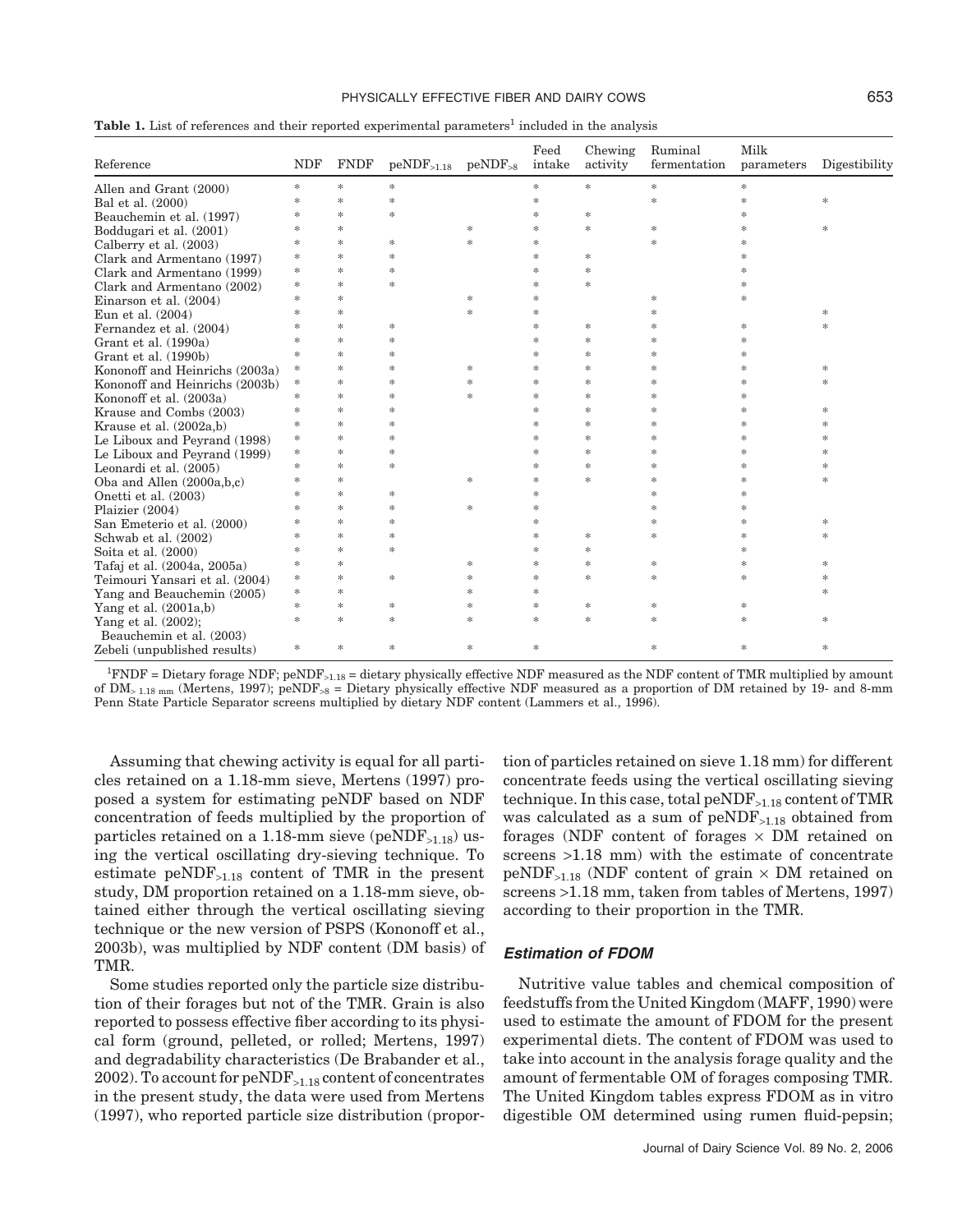**Table 2.** Statistical description of animal characteristics, dietary factors, and response parameters included in the current study

| Parameter                                   | $n_{\mathrm{Treat}}{}^1$ | ${n_{\rm Ref.}}^2$ | Mean | SE   | Minimum | Maximum | Median   |
|---------------------------------------------|--------------------------|--------------------|------|------|---------|---------|----------|
| Animal characteristics                      |                          |                    |      |      |         |         |          |
| BW, kg                                      | 131                      | 33                 | 656  | 4.36 | 570     | 886     | 656      |
| DIM                                         | 131                      | 33                 | 84.8 | 3.54 | 9.00    | 170     | 83.0     |
| Forage in TMR, % of DM                      | 131                      | 33                 | 49.2 | 0.87 | 26.8    | 75.0    | $50.0\,$ |
| Dietary factors, % of DM unless stated      |                          |                    |      |      |         |         |          |
| <b>NDF</b>                                  | 131                      | 33                 | 30.9 | 0.51 | 18.2    | 48.1    | 31.6     |
| FNDF <sup>3</sup>                           | 131                      | 33                 | 21.3 | 0.46 | 11.5    | 35.8    | 21.0     |
| $peNDF_{>1,18 \text{ mm}}^4$                | 110                      | 27                 | 21.1 | 0.64 | 4.24    | 37.4    | 21.0     |
| Intake of $peNDF_{>1.18}$ , kg/d            | 110                      | 27                 | 4.91 | 0.16 | 0.98    | 9.97    | 4.86     |
| Intake of $peNDF_{>1.18}$ , kg/100 kg of BW | 110                      | 27                 | 0.75 | 0.03 | 0.15    | 1.48    | 0.75     |
| $peNDF_{>8}^5$                              | 52                       | 15                 | 15.2 | 0.73 | 1.98    | 29.5    | 14.8     |
| Intake of $peNDF_{>8}$ , kg/d               | 52                       | 15                 | 3.30 | 0.19 | 0.49    | 5.67    | 3.18     |
| NFC <sup>6</sup>                            | 111                      | 28                 | 35.8 | 0.63 | 16.5    | 53.2    | 35.5     |
| NFC:NDF ratio                               | 111                      | 28                 | 1.21 | 0.03 | 0.35    | 2.89    | 1.17     |
| CP                                          | 131                      | 33                 | 17.5 | 0.14 | 12.7    | 22.1    | 17.8     |
| $\mathrm{FDOM},{}^{7}\mathrm{g/kg}$ of DM   | 131                      | 33                 | 301  | 6.32 | 147     | 500     | 301      |
| $RDS$ , <sup>8</sup> g/kg of DM             | 131                      | 33                 | 143  | 4.21 | 55.0    | 291     | 145      |
| $RDSI, 9$ kg/d                              | 131                      | 33                 | 3.30 | 0.10 | 1.20    | 6.60    | 3.10     |
| Response variables                          |                          |                    |      |      |         |         |          |
| DM intake, kg/d                             | 131                      | 33                 | 23.0 | 0.17 | 16.9    | 28.3    | 22.8     |
| DM intake, kg/ 100 kg of BW per d           | 131                      | 33                 | 3.50 | 0.03 | 2.40    | 4.50    | 3.50     |
| Ruminal pH (day mean)                       | 100                      | 26                 | 6.09 | 0.02 | 5.30    | 6.59    | 6.09     |
| <b>VFA</b>                                  |                          |                    |      |      |         |         |          |
| Total VFA, mM/L mol/100 mol VFA             | 100                      | 26                 | 114  | 2.08 | 75.0    | 162     | 111      |
| Acetate $(C_2)$                             | 100                      | 26                 | 58.6 | 0.56 | 44.6    | 73.6    | 59.4     |
| Propionate $(C_3)$                          | 100                      | 26                 | 22.9 | 0.50 | 10.7    | 35.9    | 22.9     |
| Butyrate $(C_4)$                            | 100                      | 26                 | 12.7 | 0.20 | 8.9     | 18.1    | 12.2     |
| Acetate-to-propionate ratio                 | 100                      | 26                 | 2.66 | 0.06 | 1.34    | 5.05    | 2.60     |
| Total chewing time                          |                          |                    |      |      |         |         |          |
| Min/d                                       | 99                       | 24                 | 691  | 11.2 | 425     | 969     | 702      |
| Min/kg of DM                                | 99                       | 24                 | 30.1 | 0.59 | 17.9    | 47.1    | 29.7     |
| Min/kg of NDF                               | 99                       | 24                 | 103  | 2.48 | 54.3    | 160     | 101      |
| Min/kg of $peNDF_{>1.18}$                   | 87                       | 21                 | 167  | 9.67 | 70.5    | 644     | 143      |
| Rumination time, min/d                      | 99                       | 24                 | 434  | 8.29 | 151     | 632     | 443      |
| Milk yield, kg/d                            | 131                      | 33                 | 34.9 | 0.51 | 23.1    | 49.3    | 34.8     |
| Milk fat, $%$                               | 131                      | 33                 | 3.40 | 0.03 | 2.39    | 4.23    | 3.43     |
| Milk protein, %                             | 121                      | 32                 | 3.11 | 0.01 | 2.63    | 3.76    | 3.14     |
| Fat:protein ratio in milk                   | 121                      | 32                 | 1.09 | 0.01 | 0.75    | 1.42    | 1.12     |
| Digestibility, %                            |                          |                    |      |      |         |         |          |
| <b>NDF</b>                                  | 73                       | 19                 | 46.9 | 0.96 | 28.4    | 64.6    | 47.2     |
| ADF                                         | 56                       | 15                 | 43.8 | 1.09 | 22.0    | 58.9    | 44.6     |

1 Number of treatment means.

2 Number of experiments included in this study.

3 FNDF = Dietary forage NDF.

<sup>4</sup>Physically effective NDF measured as the NDF content of TMR multiplied by amount of  $DM_{> 1.18 mm}$ (Mertens, 1997).

<sup>5</sup>Physically effective NDF measured as the NDF content of TMR multiplied by amount of DM<sub>>8-mm</sub> (Lammers et al., 1996).

<sup>6</sup>Nonfiber carbohydrate calculated by difference  $100 - (\% \text{ CP} + \% \text{ NDF} + \% \text{ ether extract} + \% \text{ crude ash}).$  $T_{\rm FDOM}$  = Amount of digestible OM of forages in TMR estimated by MAFF (1990).

8 RDS = Ruminally degradable starch from grain in TMR calculated according to Offner et al. (2003). 9 RDSI = Daily intake of RDS.

for forages constituting diets of this study was set as follows (in g/kg of DM): corn silage (667), alfalfa hay (557), alfalfa silage (547), barley silage (684), mixed grass silage (587), oat silage (684), grass hay (suncured) (564). Furthermore, the total amount of dietary FDOM content was calculated based on the proportion of forages in the experimental TMR.

# *Estimation of Ruminally Degradable Starch of Grain*

All published studies analyzed provided sufficient information about the components of concentrate mixture of their TMR. To account for differences of ruminal degradability characteristics among grains comprising experimental TMR in the present study, the in situ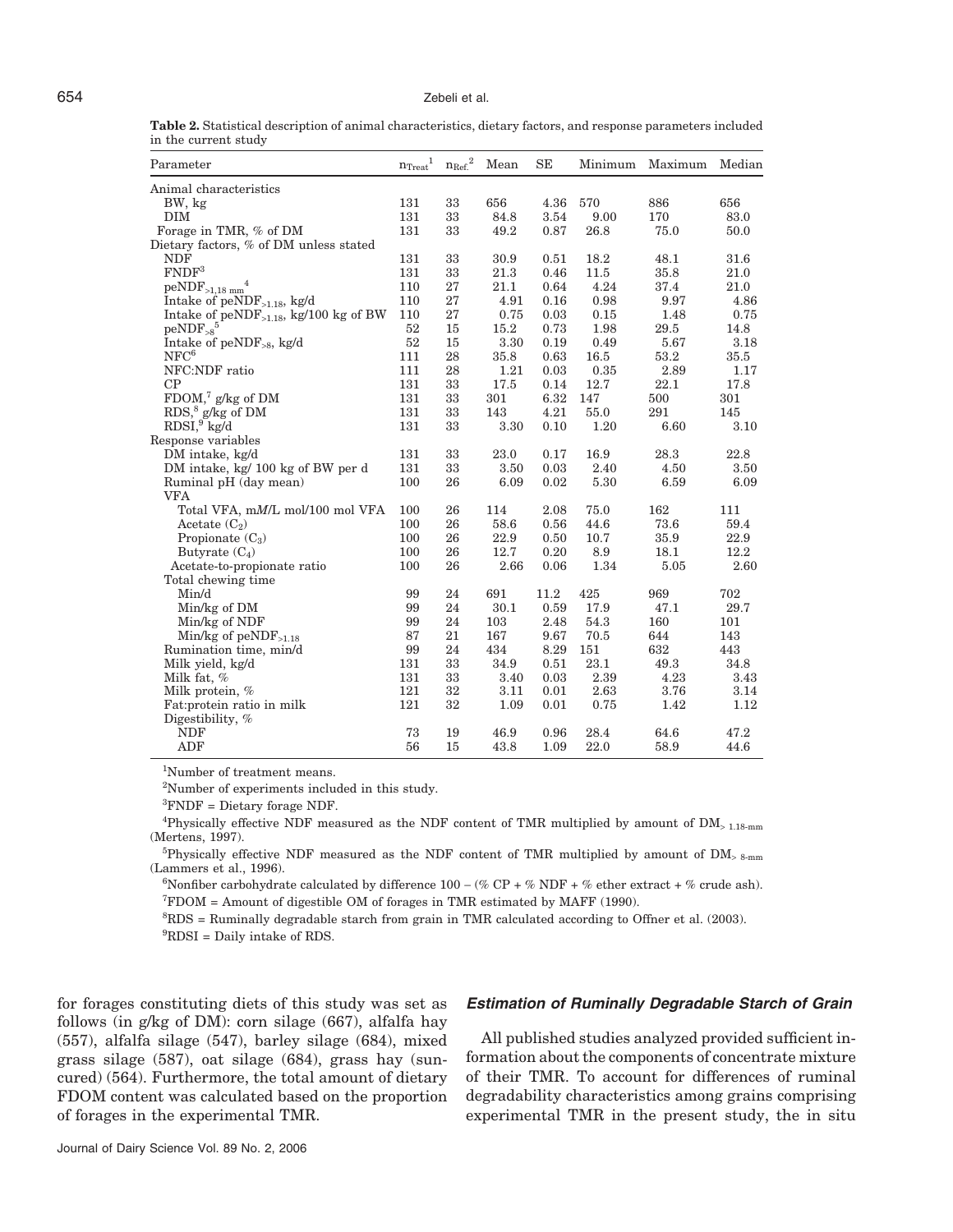effective ruminal degradability of starch from grain was taken into consideration. Starch content of grain in TMR was either taken directly from articles or was taken from tables compiled by Sauvant et al. (2004). The amount of ruminally degradable starch (**RDS**; % of total starch) of grain mixture composing TMR was calculated according to the formula:  $RDS = \Sigma pi \times ERDi$ , where p*i* represents the proportion of dietary starch provided from grain *i* in the mixture, and ERDi represents starch effective degradability for grain *i*, which was taken from in situ calculations made from Offner et al. (2003) for a fractional passage rate of 6%/h. To take into account the RDSI from grain in the analysis, RDSI was calculated by multiplying the daily DM intake with RDS of grain comprising TMR. A statistical description of the calculated in situ RDS and RDSI from grain of this study, including mean, range, and median, is given in Table 2.

#### *Statistical Analyses*

Data analysis was performed according to St-Pierre (2001) taking into account the random effect of the experiment, using PROC MIXED (version 8.2, SAS Institute, 2001). The variable experiment (hereafter referred as study) does not contain quantitative information and constitutes an additional variation source; it was therefore declared in the CLASS statement. Simple linear regression was performed to test the response of animal variables to dietary factors (refer to Table 2 for information regarding response variables and dietary factors). Therefore, dependent variables in the regression analysis included all response variables and the independent continuous variables included all dietary factors according to the following model:

$$
Y_{ij} = \alpha_0 + s_i + \beta_1 X_{ij} + b_i X_{ij} + e_{ij},
$$

where  $Yij =$  the expected outcome for the dependent variable Y (response variable) observed at level *j* of the continuous variable X (dietary factor) in the study *i*,  $\alpha_0$  = the overall intercept across all studies (fixed effect),  $s_i$  = the random effect of the study *i* (*i* = 1,..., 33),  $\beta_1$  = the overall regressing coefficient of Y on X across all studies (fixed effect),  $X_{ij}$  = the value *j* of continuous variable X in study  $i$ ,  $bi$  = the random effect of study  $i$ on the regression coefficient of Y on X in study *i*, and e*ij* = the unexplained error.

To take into consideration the unequal variance among studies, all dependent variables were weighted by the reciprocal of their squared standard error. In addition, an unstructured variance-covariance matrix (type = un) was performed at the random part of the model, as suggested by St-Pierre (2001) to avoid the

positive correlation between the intercepts and slopes. When dietary factors were  $P < 0.05$ , their squared term was included in the model to test any likely quadratic relationship (second-order polynomial regression) and a variance components (type = vc) of variance-covariance structure was performed to avoid the positive correlation between the intercepts and slopes (St-Pierre, 2001). To fit the asymptotic relationship of ruminal pH or chewing index to dietary  $peNDF_{>1.18}$ , a mathematical asymptotic function using PROC NLIN (DUD method; SAS Inst. Inc., version 8.2) according to the following model was used:

$$
Y = a + b e^{(c X)},
$$

where Y represents the response variable; a, b, and c are the estimates, and X represents the dietary  $peNDF_{>1.18}$ .

All significant dietary factors (*P* < 0.05) were further tested using the backward elimination multiple regression similarly to the algorithm reported by Oldick et al. (1999) and Firkins et al. (2001). To limit overparameterization of the model, a variance inflation factor less than 10 for every continuous independent variable tested was assumed, as suggested by Oldick et al. (1999). The best fit was chosen as the one with the lowest root mean square error (**RMSE**), higher determination coefficient  $(R^2)$ , and the highest Schwarz's Bayesian criterion. For simplicity, only the best-fit equations of multiple regression (backward elimination) that further improved the relationship obtained from linear or polynomial regression are shown.

#### **RESULTS AND DISCUSSION**

#### *Intakes of DM and peNDF*

A summary of intakes for diets used in this quantitative study is given in Table 2. Intake of DM from 33 studies averaged  $23.0 \pm 0.17$  kg/d or  $3.5 \pm 0.03$  kg/100 kg of BW per d. Intakes of  $peNDF_{>1.18}$  from 27 studies and peNDF<sub>>8</sub> from 15 studies averaged  $4.9 \pm 0.16$  kg/d and  $3.3 \pm 0.19$  kg/d, respectively. Table 3 shows the results of linear regression of DMI response to different dietary factors (for simplicity, only significant relationships are shown,  $P < 0.05$ ). The analysis of backward elimination of multiple regression did not further improve the relationship obtained from linear regression, and therefore, the results are not shown. In general, relationships of dietary factors to DMI were low in this study. The dietary NDF negatively affected DMI (expressed as either kg/d or kg of DM/100 kg of BW per d), although the relationship was moderately higher when peNDF was measured as  $peNDF_{>1.18}$  ( $R^2 = 0.21$ ) and when BW of animals was included in the analysis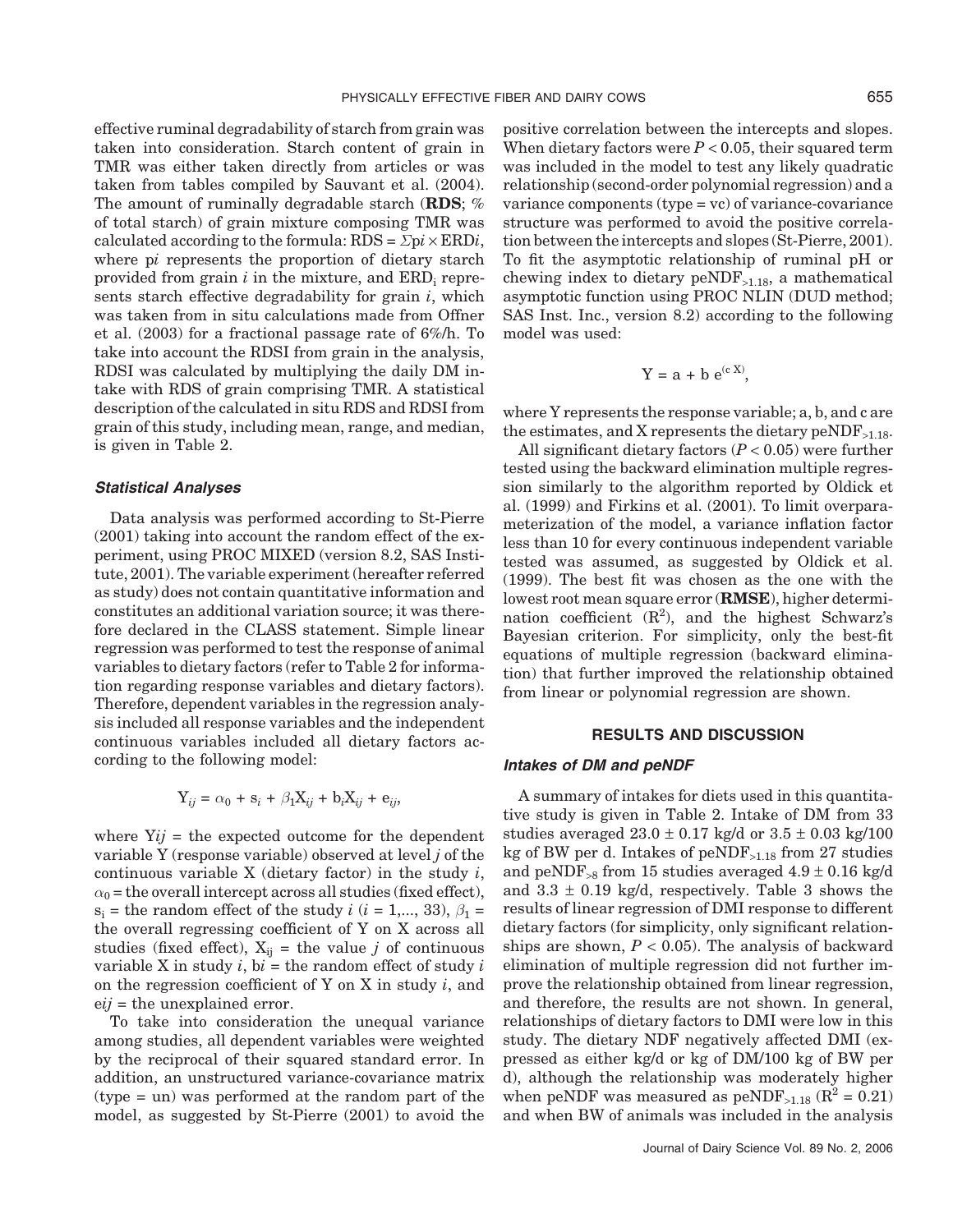Table 3. Equations<sup>1</sup> for linear and polynomial regression of response of DMI (Y, kg/d or kg/100 kg of BW per d) to different dietary factors in dairy cows fed TMR

|                       |                                               |              | Parameter estimates  |                      | Model statistics |                   |                |
|-----------------------|-----------------------------------------------|--------------|----------------------|----------------------|------------------|-------------------|----------------|
| DMI(Y)                | Dietary factor <sup>2</sup> $(X)$             | Intercept    | $SE_{\rm Intercept}$ | Slope                | $SE_{Slope}$     | RMSE <sup>3</sup> | $\mathbb{R}^2$ |
| kg/d                  | $peNDF_{>1.18}, %$<br>$peNDF^{2}_{>1.18}, \%$ | 24.6         | 0.87                 | $-0.261$<br>0.008    | 0.084<br>0.002   | 1.38              | 0.21           |
|                       | NFC:NDF ratio                                 | 18.4         | 1.05                 | 6.319                | 1.529            | 1.71              | 0.16           |
|                       | NDF, $%$<br>FNDF, $%$                         | 26.7<br>25.4 | 0.73<br>0.60         | $-0.120$<br>$-0.113$ | 0.023<br>0.027   | 1.56<br>1.65      | 0.17<br>0.12   |
| kg/100 kg of BW per d | $peNDF_{>1.18}$ , %<br>NDF, $%$               | 4.21<br>4.33 | 0.10<br>0.13         | $-0.034$<br>$-0.027$ | 0.005<br>0.004   | 0.28<br>0.29      | 0.29<br>0.23   |

<sup>1</sup>Only significant relationships are shown  $(P < 0.05)$ .

 ${}^{2}$ peNDF<sub>>1.18</sub> = Physically effective NDF measured as the NDF content of TMR multiplied by amount of DM<sup>&</sup>gt; 1.18-mm (Mertens, 1997); NFC = Nonfiber carbohydrate calculated by difference 100 − (% CP + % NDF + % ether extract + % crude ash); FNDF = Forage NDF.

3 RMSE = Root mean square error.

 $(R^2 = 0.29)$ . Dry matter intake also responded positively to NFC:NDF ratio of the diet. These responses are presumably connected with the ruminal physical fill effect of NDF and the high energetic necessity of dairy cows in early lactation. Cows in early lactation are often in negative energy balance because the ingested energy does not meet the energy requirements of lactation (NRC, 2001). The extent to which DMI of lactating dairy cows is regulated by distension in the reticulorumen depends upon the animal's energy requirement and the filling effect of the diet offered (Allen, 2000). However, Allen (2000) stated that physical fill could limit feed intake at the low concentrate inclusion, but a metabolic rather than a physical constraint can be expected to be rate limiting at high concentrate inclusion. Beauchemin et al.  $(1994)$  reported an interaction  $(P < 0.01)$ between forage particle length (alfalfa silage chopped at 5- and 10-mm theoretical length of cut) and percentage of forage in the diet (35 or 65%). In that experiment, DMI was reduced by nearly 3 kg/d when forage percentage was increased from 35 to 65 with diets containing the long-chopped alfalfa silage, but was reduced by less than 0.5 kg/d with diets containing shortchopped silage. Tafaj et al. (2001) reported that reducing dietary hay particle size from 28.7 to 9.2 mm increased DMI by 13% only at a low-concentrate level (13% in DM), but when a high-concentrate diet (∼40% in DM) was fed no differences were observed in sheep. Firkins et al. (2001) quantitatively analyzed results from literature in dairy cows with a comparable DMI to the present study  $(21.3 \pm 2.6 \text{ kg/d})$  and reported a negative linear relationship among dietary NDF and FNDF and DMI. Recently, Beauchemin and Yang  $(2005)$  reported that reducing dietary peNDF<sub>>8</sub> from 11.5 to 8.9% ration DM was not a rate-limiting step for particulate passage and hence, for rumen physical fill and feed intake in Holstein cows fed corn silage-based TMR with a high concentrate level (∼60% of ration DM).

#### *Ruminal Fermentation*

In this study, ruminal pH (day mean) ranged from  $5.30$  to  $6.59$   $(6.09 \pm 0.02)$  whereas total VFA and acetate to propionate ratio ranged from 75 to 162 m*M*/L and from 1.34 to 5.05, respectively. Acute acidosis is defined as a condition in which ruminal pH is less than approximately 5.0 to 5.2, whereas SARA is defined as a ruminal pH of approximately 5.2 to 5.6 (Owens et al., 1998). Garrett et al. (1999) proposed that a group of cows would be characterized (presence or absence of SARA) correctly 90% of the time if 3 or more of 12 tested cows had readings ≤5.5, whereas Beauchemin et al. (2003) stated that the incidence of subclinical acidosis increases when ruminal pH falls below 5.8. Of 100 treatment means used in the present study, ruminal pH was ≤5.8 in 11 cases (results not shown). Table 2 shows a summary of all parameters of ruminal fermentation analyzed in this study. The regression analysis showed that ruminal pH responded quadratically to  $peNDF_{>1.18}$  of the diet (Figure 1). When  $peNDF$  was measured as the proportion of particles retained on the 8-mm screen (peND $F_{>8}$ ), the relationship was also quadratic but the confidence of estimation was lower (Table 4). The maximal amount of  $peNDF_{>8}$  intake associated with the quadratic effect resulted to be about 4.5 kg/d (data not shown).

Table 4 shows the results of linear regression of response of fermentation parameters (pH, total VFA, acetate to propionate ratio, and butyrate molar percentage) to different dietary factors (only significant relationships are shown,  $P < 0.05$ ).

According to Figure 1, peNDF>1.18 estimates ruminal pH with  $R^2 = 0.67$  and an RMSE of 0.137 pH units. Increasing the dietary peNDF increased the ruminal pH quadratically. The same relationship was found when  $peNDF_{>1.18}$  was expressed as intake (kg/d) or intake per kg of BW (kg/100 kg of BW). It means that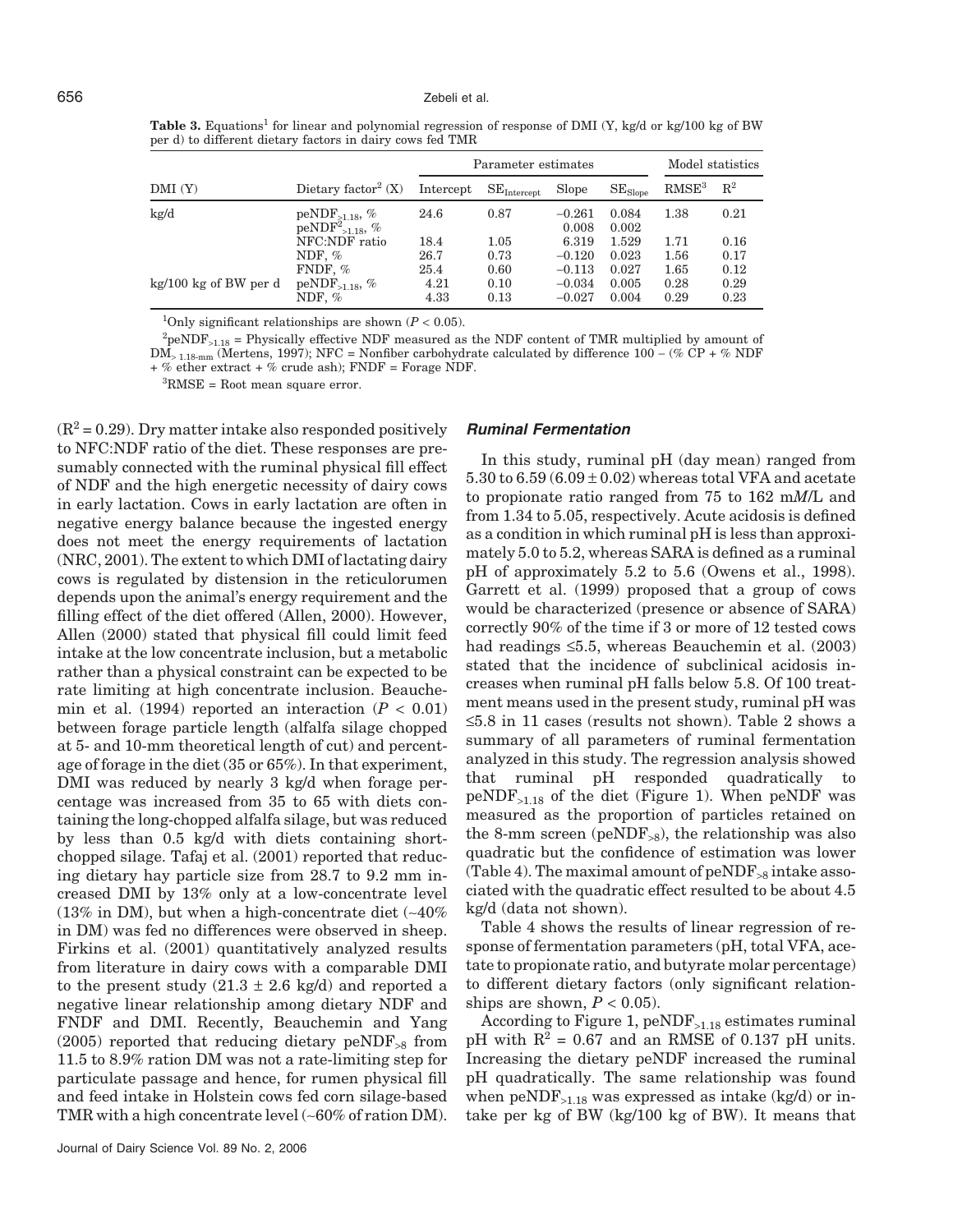

Figure 1. Relationship of physically effective NDF (peNDF<sub>>1.18</sub>) to observed ruminal pH value adjusted for the random study effect and unequal variance. The best-fit, quadratic regression  $pH = 5.06$ (±0.09) + 0.069 (±0.008) peNDF<sub>>1.18</sub> – 0.001 (±0.0002) peNDF<sup>2</sup><sub>>1.18</sub>, root mean square error = 0.137, R<sup>2</sup> = 0.67; Asymptotic function (◇)  $pH = 6.34 - 1.39e^{(-0.08 \text{ peNDF} > 1.18)}$  using Proc NLIN (SAS Institute, 2001).

with increasing dietary  $peNDF_{>1.18}$ , ruminal pH does not increase indefinitely, but rather attains an asymptotic plateau in response to dietary  $peNDF_{\geq 1.18}$ . Allen (1997) stated that roughages have a critical particle length and any increase thereafter does not further improve their physical effectiveness. However, in this study, the relationship between ruminal pH and dietary  $peNDF_{>1.18}$  appeared to follow a quasi-linear course up to a pH value of approximately 6.0. Subsequently, the mathematical asymptotic function revealed an asymptotic relationship of ruminal pH with dietary  $peNDF_{>1.18}$ , showing an approximated plateau at a ruminal pH of 6.2 and in response to about 30% dietary  $peNDF_{>1.18}$  (Figure 1). Pitt et al. (1996) calculated ruminal pH from the equilibrium between ruminal acidity and buffering. In fact, they postulated that the crossover point representing acid-base equilibrium and the predicted steady state ruminal pH resulted at a ruminal pH of about 6.1. Mertens (1997) also reported a quadratic relationship between dietary peNDF>1.18 and ruminal pH  $(R^2 = 0.71)$ . Pitt et al. (1996) used data from sheep, beef cattle, and dairy cattle and observed a quadratic relationship between effective NDF and ruminal pH ( $\mathbb{R}^2$  = 0.52). In the study of Pitt et al. (1996), the sheep consumed a high-forage diet, which probably accounted for a higher plateau of ruminal pH in that study (∼6.4).

Furthermore, our analysis also shows that dietary NDF, FNDF, and FDOM positively influenced ruminal pH, whereas both the NFC:NDF ratio and RDSI from grain indicated a linear negative effect (Table 4). This result is partly in accordance with Allen (1997), who found a positive correlation only between FNDF and

|                            | Dietary factor <sup>2</sup>                    | Parameter estimates | Model statistics                   |                   |                                |                   |                |
|----------------------------|------------------------------------------------|---------------------|------------------------------------|-------------------|--------------------------------|-------------------|----------------|
| Rumen parameters<br>(Y)    | (X)                                            | Intercept           | $\mathrm{SE}_{\mathrm{Intercept}}$ | Slope             | $\mathrm{SE}_{\mathrm{Slope}}$ | RMSE <sup>3</sup> | $\mathrm{R}^2$ |
| Rumen pH                   | $peNDFI_{\geq 8}$ , kg/d<br>$peNDFI2>8$ , kg/d | 5.79                | 0.05                               | 0.180<br>$-0.021$ | 0.039<br>0.006                 | 0.14              | 0.27           |
|                            | NDF, $%$                                       | 5.46                | 0.07                               | 0.019             | 0.002                          | 0.13              | 0.44           |
|                            | FNDF, %                                        | 5.70                | 0.05                               | 0.017             | 0.002                          | 0.13              | 0.32           |
|                            | NFC:NDF                                        | 6.34                | 0.05                               | $-0.208$          | 0.038                          | 0.16              | 0.23           |
|                            | FDOM, $g/kg$ DM                                | 5.76                | 0.06                               | 0.001             | 0.0001                         | 0.14              | 0.24           |
|                            | RDSI, kg/d                                     | 6.47                | 0.03                               | $-0.114$          | 0.009                          | 0.11              | 0.55           |
| $VFA$ , m $M/L$            | peNDF <sub>&gt;1.18</sub> , $%$                | 137                 | 5.47                               | $-0.915$          | 0.247                          | 16.7              | 0.12           |
|                            | peNDF $I_{\geq 8}$ , %                         | 131                 | 2.99                               | $-1.491$          | 0.233                          | 15.5              | 0.25           |
|                            | NDF, $%$                                       | 161                 | 7.24                               | $-1.506$          | 0.230                          | 15.4              | 0.25           |
|                            | FNDF, %                                        | 145                 | 5.68                               | $-1.497$          | 0.258                          | 15.6              | 0.22           |
|                            | NFC:NDF                                        | 91.3                | 5.11                               | 4.015             | 6.497                          | 16.8              | 0.19           |
|                            | RDSI, kg/d                                     | 86.1                | 4.16                               | 0.19              | 0.027                          | 14.9              | 0.27           |
| $C_2:C_3$ ratio            | NDF, $%$                                       | 1.54                | 0.24                               | 0.034             | 0.007                          | 0.51              | 0.13           |
|                            | NFC:NDF                                        | 3.16                | 0.17                               | $-0.481$          | 0.134                          | 0.56              | 0.11           |
| $C_4$ , mol/100 mol of VFA | FNDF, %                                        | 9.72                | 0.60                               | 0.135             | 0.027                          | 1.49              | 0.19           |
|                            | NFC, $%$                                       | 16.7                | 0.92                               | $-0.119$          | 0.024                          | 1.40              | 0.22           |

Table 4. Equations<sup>1</sup> for linear and polynomial regression of response of rumen fermentation parameters to different dietary factors in dairy cows fed TMR

<sup>1</sup>Only significant relationships are shown  $(P < 0.05)$ .

 ${}^{2}$ peNDFI<sub>>8</sub> = Physically effective NDF measured as the NDF content of TMR multiplied by amount of DM<sup>&</sup>gt; 8-mm (Lammers et al., 1996); FNDF = forage NDF; FDOM = amount of digestible OM of forages in TMR estimated by MAFF (1990);  $p \in NDF_{>1.18} =$  physically effective NDF measured as the NDF content of TMR multiplied by amount of DM>1.18-mm (Mertens, 1997); NFC = nonfiber carbohydrate calculated by difference 100 − (% CP + % NDF + % ether extract + % crude ash); RDSI = intake of ruminally degradable starch from grain.

 ${}^{2}$ RMSE = Root mean square error.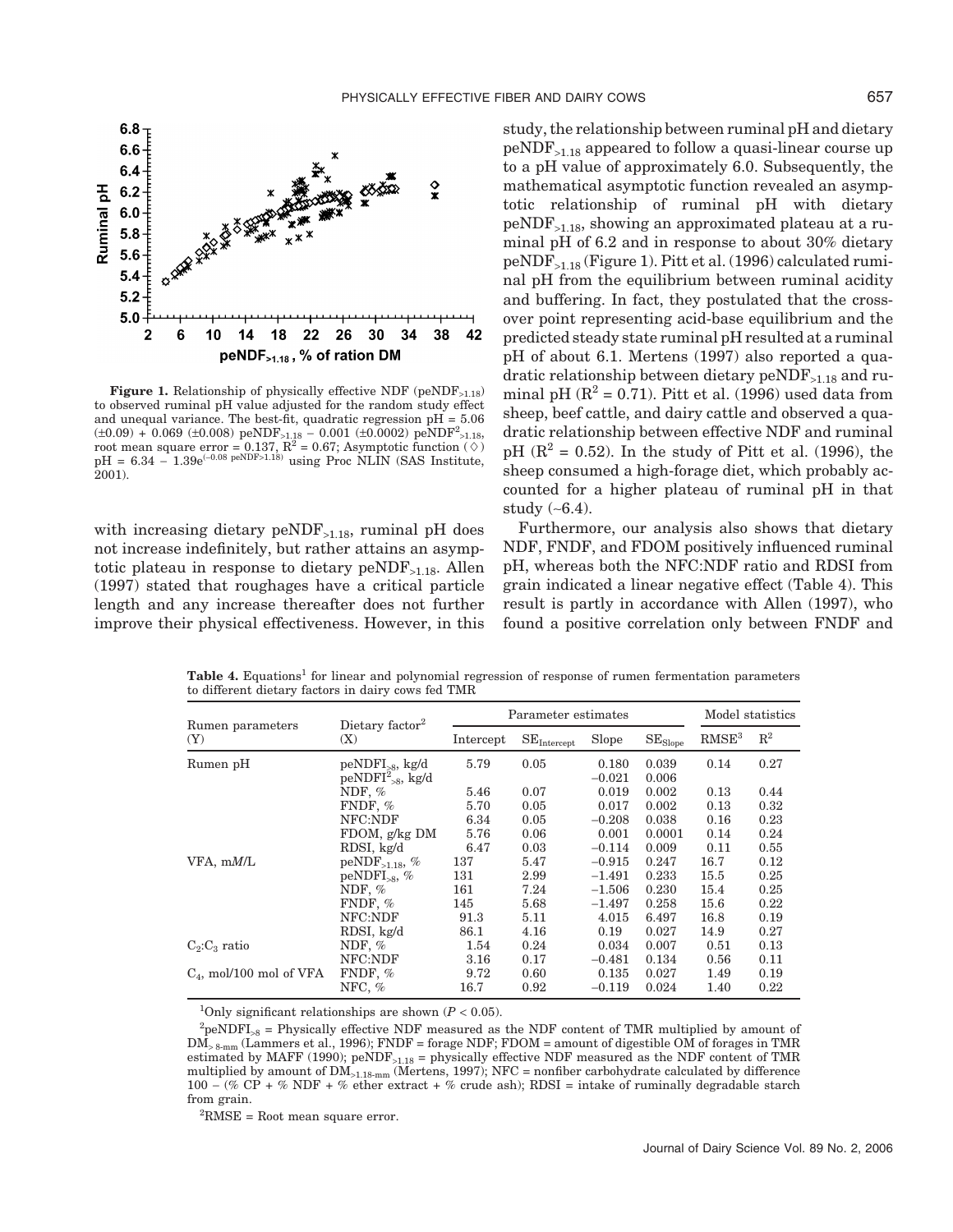|                                                 |                   | Rumen pH regressed on $peNDF_{>1.18}$ |                     |
|-------------------------------------------------|-------------------|---------------------------------------|---------------------|
|                                                 | $kg/100$ kg of BW | kg/d                                  | $%$ of ration<br>DM |
| Polynomial regression                           |                   |                                       |                     |
| Rumen pH intercept of all experiments           | $5.40~(0.08)^2$   | 5.18(0.07)                            | 5.07(0.09)          |
| Linear regression coefficient                   | 1.31(0.21)        | 0.27(0.03)                            | 0.069(0.008)        |
| Quadratic regression coefficient                | $-0.54(0.13)$     | $-0.017(0.002)$                       | $-0.001(0.0002)$    |
| Root mean square error (RMSE)                   | 0.144             | 0.127                                 | 0.137               |
| $\mathbb{R}^2$                                  | 0.60              | 0.66                                  | 0.67                |
| $peNDF_{\leq 1.18}$ required for ruminal pH of: |                   |                                       |                     |
| 5.8                                             | 0.35(0.01)        | 2.8(0.07)                             | 13(0.15)            |
| 5.9                                             | 0.47(0.01)        | 3.4(0.08)                             | 16(0.15)            |
| 6.0                                             | 0.58(0.01)        | 4.1(0.08)                             | 19(0.17)            |
| 6.1                                             | 0.80(0.02)        | 5.1(0.10)                             | 23(0.20)            |

| <b>Table 5.</b> Estimating the physically effective NDF ( $penDF_{>1.18}$ <sup>1</sup> ) required to maintain a specified ruminal |  |  |  |  |  |
|-----------------------------------------------------------------------------------------------------------------------------------|--|--|--|--|--|
| pH of cows in early lactation fed TMR                                                                                             |  |  |  |  |  |

<sup>1</sup>peNDF<sub>>1.18</sub> = Physically effective NDF measured as the NDF content of TMR multiplied by amount of DM>1.18-mm (Mertens, 1997).

<sup>2</sup>Numbers in parentheses are standard errors of the estimates.

ruminal pH ( $\mathbb{R}^2$  = 0.63) and not between total dietary NDF and pH. Firkins et al. (2001) also reported that ruminal pH in dairy cows correlated positively to FNDF and negatively to nonstructural carbohydrates in the ration. The estimated RDSI from grain in this study represents both the amount of ruminally degradable starch from grain and DMI. Firkins et al. (2001) found that an increase in DMI would still result in an increase in ruminally degradable starch, despite a reduction in the percentage of ruminally degraded starch caused by the increase of passage rate. In this context, Stone (2004) stated that high-producing cows might have an increased risk of SARA simply due to higher DMI. As expected in the present study, RDSI from grain correlated negatively to daily ruminal pH, explaining 55% of its variation (Table 4). This study shows that the intake of rapidly fermentable carbohydrates is more important than total NFC percentage of the diet to be taken into account in terms of avoiding SARA in highyielding dairy cows.

Using the inverse regression, Mertens (1997) reported that a peNDF intake of 4.4 kg/d or a concentration of 22.3% of ration DM is needed to maintain a mean pH of 6.0. According to the results of our analysis, an intake of peNDF<sub>>1.18</sub> of either 4.1 kg/d, or of 0.58 kg/ 100 kg of BW, or a concentration of ∼19% of ration DM is needed to maintain a pH of 6.0 (Table 5).

Although in the present study, the required concentration of peNDF<sub>>1.18</sub> to maintain a ruminal pH of 6.0 is lower (19 vs. 22.3% of ration DM), the absolute intake of peNDF<sub>>1.18</sub> (4.1 kg of peNDF<sub>>1.18</sub>/d) is much closer to the estimation of Mertens (1997; 4.4 kg of peNDF/d). It is noteworthy that in the study of Mertens (1997), dietary peNDF ranged between 12 and 57% of DM, whereas in this study,  $peNDF_{>1.18}$  ranged from 4.2 to

37.4% of ration DM. Moreover, the benchmark of ruminal pH was ∼5.65 in the study of Mertens (1997), whereas in the present study, it was 5.30. This suggests the presence of different dietary conditions in these 2 studies, particularly with respect to TMR feeding and high-yielding dairy cows. This was also reflected by a higher asymptotic plateau of ruminal pH (about 6.5) found by Mertens (1997). The methodology reported by Mertens (1997) for measuring ruminal pH does not vary substantially (pH was measured during at least an 8 h period after feeding) from that used in the present study. Therefore, dietary differences could be attributed to discrepancies between estimations in the absolute peNDF intake and peNDF concentration to maintain a specified ruminal pH in the study of Mertens (1997) and this study. Allen (1995) suggested that NDF requirements could vary by ±5 units around a mean of 30% of ration DM, whereas Mertens (1997) suggested that the peNDF amount needed to maintain a ruminal  $pH$  of 6.0 should be arranged  $\pm 1.0$  to 2.0 units. A similar approach may be needed for the estimation of  $peNDF_{>1.18}$ , in the present study (see Table 5).

The results of analysis of multiple regression using the backward elimination procedure, where all significant dietary factors were included, are shown in Table 6. To avoid overparameterization of the model, FDOM and RDSI were separately analyzed. This analysis showed that dietary  $peNDF_{>1.18}$  (quadratically) and FDOM (linearly) significantly affected (*P* < 0.05) ruminal pH. The same effect on ruminal pH was observed when RDSI along with  $peNDF_{>1.18}$  was tested in the multiple backward elimination regression, only that RDSI negatively correlated to ruminal pH. In fact, the concept of peNDF does not account for differences in fermentability of feeds. The FDOM (expressed as g/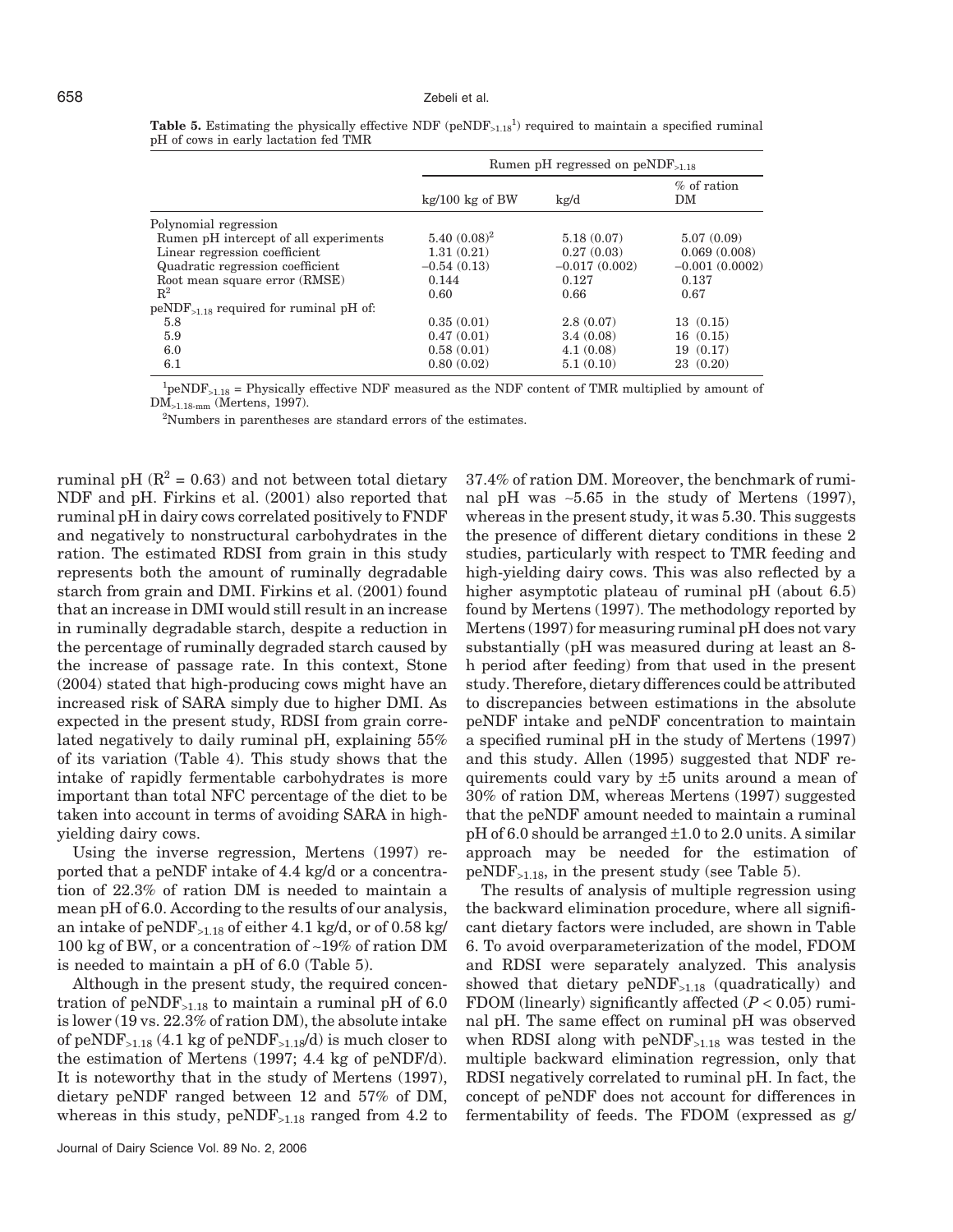|                            |                                    | Parameter estimates | Model statistics                   |          |              |                   |                |
|----------------------------|------------------------------------|---------------------|------------------------------------|----------|--------------|-------------------|----------------|
| Rumen parameters<br>(Y)    | Dietary factor <sup>2</sup><br>(X) | Intercept           | $\mathrm{SE}_{\mathrm{Intercept}}$ | Slope    | $SE_{Slope}$ | RMSE <sup>3</sup> | $\mathrm{R}^2$ |
| Rumen $pH4$                |                                    |                     |                                    |          |              |                   |                |
| Model 1                    | $peNDF_{\geq 1.18}, %$             | 4.87                | 0.10                               | 0.065    | 0.009        | 0.12              | 0.72           |
|                            | $\mathrm{peNDF}^2_{>1.18},\,\%$    |                     |                                    | $-0.001$ | 0.0002       |                   |                |
|                            | FDOM, g/kg of DM                   |                     |                                    | 0.001    | 0.0001       |                   |                |
| Model 2                    | peNDF <sub>&gt;1.18</sub> , $%$    | 5.43                | 0.08                               | 0.076    | 0.007        | 0.12              | 0.75           |
|                            | $peNDF^{2}_{>1.18}, %$             |                     |                                    | $-0.001$ | 0.0001       |                   |                |
|                            | RDSI, kg/d                         |                     |                                    | $-0.092$ | 0.011        |                   |                |
| VFA, mM/L                  | $peNDF_{\geq 8}$ %                 | 127                 | 9.30                               | $-1.995$ | 0.312        | 15.3              | 0.47           |
|                            | NFC:NDF                            |                     |                                    | 12.133   | 5.876        |                   |                |
| $C_4$ , mol/100 mol of VFA | FNDF, $%$                          | 11.5                | 1.05                               | 0.139    | 0.025        | 1.34              | 0.33           |
|                            | NFC, $%$                           |                     |                                    | $-0.055$ | 0.020        |                   |                |

**Table 6.** Best-fit equations for multiple regression<sup>1</sup> of responses of rumen fermentation parameters to different dietary factors in dairy cows fed TMR

1 For simplicity, only the best-fit equations of multiple regression (backward elimination) that improved further the relationship obtained from linear or polynomial regressions are shown.

 $^{2}$ peNDF<sub>>1.18</sub> = Physically effective NDF measured as the NDF content of TMR multiplied by amount of  $\overline{DM}_{>1.18\text{ mm}}$  (Mertens, 1997); FDOM = amount of digestible OM of forages in TMR estimated by MAFF (1990); FNDF = forage NDF; NFC = nonfiber carbohydrate calculated by difference  $100 - (\% \text{ CP} + \% \text{ NDF} + \% \text{ fat})$  $+$  % ash); peNDF<sub>>8</sub> = physically effective NDF measured as the NDF content of TMR multiplied by amount of  $DM_{\geq 8\text{ mm}}$  (Lammers et al., 1996); RDSI = intake of ruminally degradable starch from grain.

3 Root mean square error.

4 Two models are shown because including FDOM and RDSI in the same model to predict ruminal pH induced model overparameterization.

kg of DM) is an indicator particularly of the quality (ruminal degradability) of forage in TMR, whereas RDSI (kg/d) accounts for daily intake of ruminally degradable starch from grain. The positive relationship of FDOM to pH  $(R^2 = 0.24)$  showed that FDOM affects the rumen conditions and should be considered when formulating TMR for dairy cows. Similarly, Allen (1997) reported a linear positive relationship  $(R^2 = 0.18)$  between ruminal pH and the amount of OM truly degraded in the rumen. Inclusion of FDOM along with  $peNDF_{>1.18}$  in the model slightly increased the accuracy of estimation of ruminal pH from  $R^2 = 0.67$  to  $R^2 =$ 0.72. The positive effect of FDOM on ruminal pH was probably a result of the positive effect of good-quality forage in promoting digesta stratification and turnover in the rumen and consequently stimulating forage intake and chewing activity (Tafaj et al., 2004b, 2005b). On the other hand, inclusion of RDSI in the model with  $peNDF_{>1.18}$  increased the accuracy of estimation of ruminal pH up to 75%. Krause et al. (2002b) found that diets containing finer haylage particles and highmoisture corn reduced mean ruminal pH more than diets containing coarser haylage and dry ground corn. Furthermore, Beauchemin and Rode (1997) reported that rapidly digested starch sources, such as barley grain, increase the need for effective fiber. The results of the present study indicate that ruminal pH is influenced both by dietary components affecting chewing and salivary secretion, and by those affecting ruminal carbohydrate fermentation. Nevertheless, even though FDOM and RDSI serve as an indication of forage quality and of the intake in ruminally degradable starch, respectively, we are aware that in vitro- and in situestimated FDOM and RDSI cannot completely represent the in vivo ruminal degradation of OM of the experimental TMR used in this study. More research with known in vivo FDOM and RDSI is needed to validate this assumption.

Kohn (2000) reported that ruminal pH is a function of digestion and absorption, changes in strong ion concentration, and changes in the partial pressure of  $CO<sub>2</sub>$ in the rumen fluid. This study supports the theory that ruminal pH is an important parameter for determining physical effectiveness of dairy rations. However, the estimation proposed here should be adjusted for further details, such as rumen site and time of pH measurement, which in turn influences the pH readings. As described in Materials and Methods, there were differences among studies in measuring ruminal pH over time. Some studies measured pH from ruminal fluid from spot samples, whereas in others, ruminal pH was continuously measured. Although the measurements of ruminal pH covered at least a period until 8 to 10 h postfeeding and the analysis accounted for unequal variances among studies and for random effect of reporting results from studies with different laboratorial and experimental conditions, the methodological variability cannot be completely excluded. The pH values analyzed in this study tended more to characterize a daily mean pH measured in the ruminal fluid, and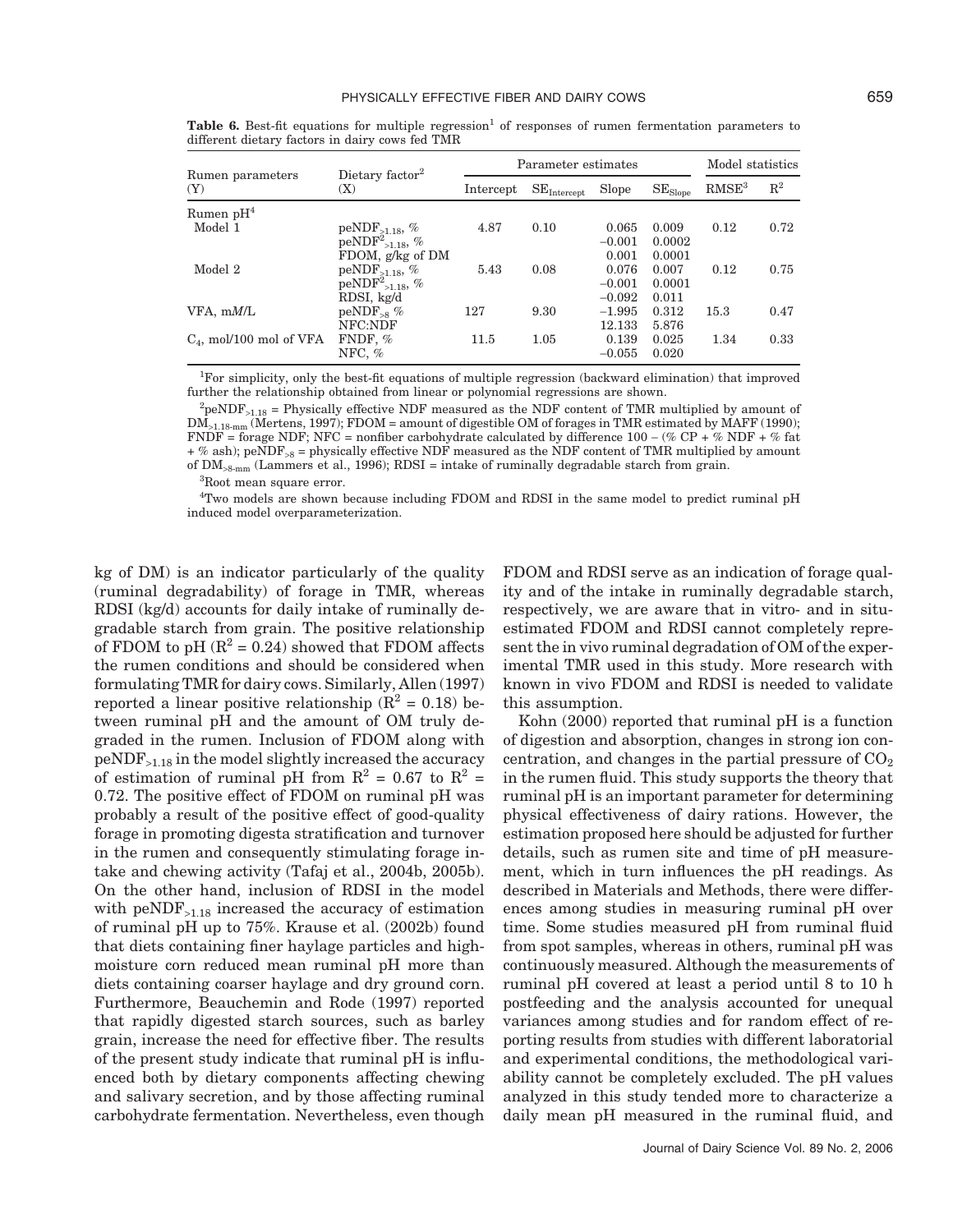hence represents neither pH readings in the peak of fermentation nor ruminal solid-phase pH. Nordlund and Garrett (1994) proposed sampling within 4 to 8 h postfeeding in TMR-fed herds to measure ruminal pH near the nadir. Furthermore, several researchers (Yang and Varga, 1989; Martin et al., 1999) recorded pH that was 0.2 to 0.4 units higher in the ventral rumen sac than in the dorsal rumen sac. In addition, Tafaj et al. (2005a) reported pH values 0.3 and 0.6 units higher in free rumen liquid than in the squeezed rumen liquid of solid digesta phase collected from the top and bottom of the rumen sac, respectively.

However, results of this study indicate that accounting for dietary physically effective fiber is a more efficient procedure to assess effective fiber adequacy of dairy cow ration than simply taking into account dietary NDF or FNDF. In this context, the PSPS constitutes a useful on-farm choice for frequent on-site examination of ration particle size and ration physical effectiveness, thus increasing the efficacy for controlling SARA on dairy farms. But, as this study demonstrates, not only physically effective fiber, but also the amount of digestible OM of forages and grain fermentability affects ruminal pH, which are not accounted for when using PSPS to calculate peNDF.

Effects of dietary factors on ruminal pH were not completely consistent with the effects on ruminal VFA content or molar percentage of acetate, propionate, or butyrate, which were not affected to the same extent or were not affected at all compared with ruminal pH (Tables 4 and 6). The effects of dietary particle size on the production and absorption of VFA are often contradictory. Reducing dietary particle size might increase the ruminal degradation rate of fiber, but this does not inevitably lead to an increase of rumen OM degradability or the production of VFA, as particulate passage rate can also be increased (Soita et al., 2003). However, Allen (2000) stated that decreasing forage particle size might increase DMI, which could also increase the availability of ruminally digested OM and hence the production of VFA.

Total VFA was negatively affected by peNDF, whether expressed as  $peNDF_{>8}$  ( $R^2 = 0.25$ ) or peNDF<sub>>1.18</sub>,  $(R^2 = 0.12)$ . This decrease of VFA in the rumen fluid with increasing dietary peNDF might be attributed to the positive effect of peNDF on rumen motility. Taylor and Allen (2005) stated that as ruminal motility increases, VFA molecules are expected to be replenished at the rumen wall more rapidly, increasing the concentration gradient across the ruminal epithelium and rate of VFA absorption. Increasing the dietary NFC:NDF ratio, NFC content, or RDSI from grain increased the ruminal VFA linearly, whereas acetate to propionate ratio and butyrate percentage decreased (Tables 4 and 6). This is in accordance with the results found by Firkins et al. (2001), who reported that acetate to propionate ratio correlated positively to FNDF and negatively to nonstructural carbohydrates in the diet of dairy cows.

#### *Chewing Activity*

Total chewing time ranged from 425 to 969 min/d  $(691 \pm 11.2 \text{ min/d}$ ; mean  $\pm$  SE), and rumination time ranged between 151 and 632 min/d  $(434 \pm 8.29 \text{ min/d})$ ;  $mean \pm SE$ ). The mean value of rumination found here is consistent with that found by Beauchemin et al. (1994), who reported that high-producing dairy cows consuming large quantities of DM tended to ruminate more than 360 min/d unless digestive upset occurs. This was equivalent to a ruminative minimum of 16 min/kg of DM for 22 kg/d of DMI. About 14% of 99 treatment means used for rumination in this study did not achieve a rumination time of 360 min/d; and 25% of the reports gave values lower than 16 min/kg of DM (data not shown). Although the mean DMI in this study was about 1.03 kg/d higher than in that of Beauchemin et al. (1994), if we consider these criteria, it could be stated that these results do not represent a sufficient rumination activity. Table 2 gives an overview of the chewing indices. The range of time spent chewing and ruminating was high in this study; cows spent 17.9 to 47.1 min of chewing per kg of DM  $(30.1 \pm 0.59 \text{ min/kg of DM})$ and 54.3 to 160 min/kg of NDF  $(103 \pm 2.48 \text{ min/kg})$ of NDF), whereas chewing time spent per kilogram of peNDF<sub>>1.18</sub> was  $167 \pm 9.67$  min. Sudweeks et al. (1981) proposed that chewing corrected for DMI as a criterion for physical effectiveness of forages. They further proposed values equal to or greater than 30 min/kg of DM as suitable for limiting the risk of digestive disorders. Based on the recommendation of Sudweeks et al. (1981), 51% of 99 treatment means analyzed here were below this criterion, ranging from 17.9 to 29.9 min/kg of DM (data not shown). De Brabander et al. (2002) suggested that dairy cows should achieve between 59 and 72.8 min of chewing time per kg of DM from forages to prevent ruminal disorders and milk fat depression. Only 2 treatment means out of 99 were below this criterion in this study (result not shown). Tafaj et al. (2005c) estimated that for dairy cows to achieve a chewing time of 74 min/ kg of DM from a long-chopped hay, diets should contain at least 10.7% long-chopped hay-crude fiber, which in turn corresponded to 28% NDF or 19% peNDF and 60% slowly degradable concentrate in the diet. Furthermore, Tafaj et al. (2005c) reported that rations should contain at least 10.0% long-chopped hay-crude fiber to maintain 3.4% milk fat, which is close to 10.7% long-chopped hay-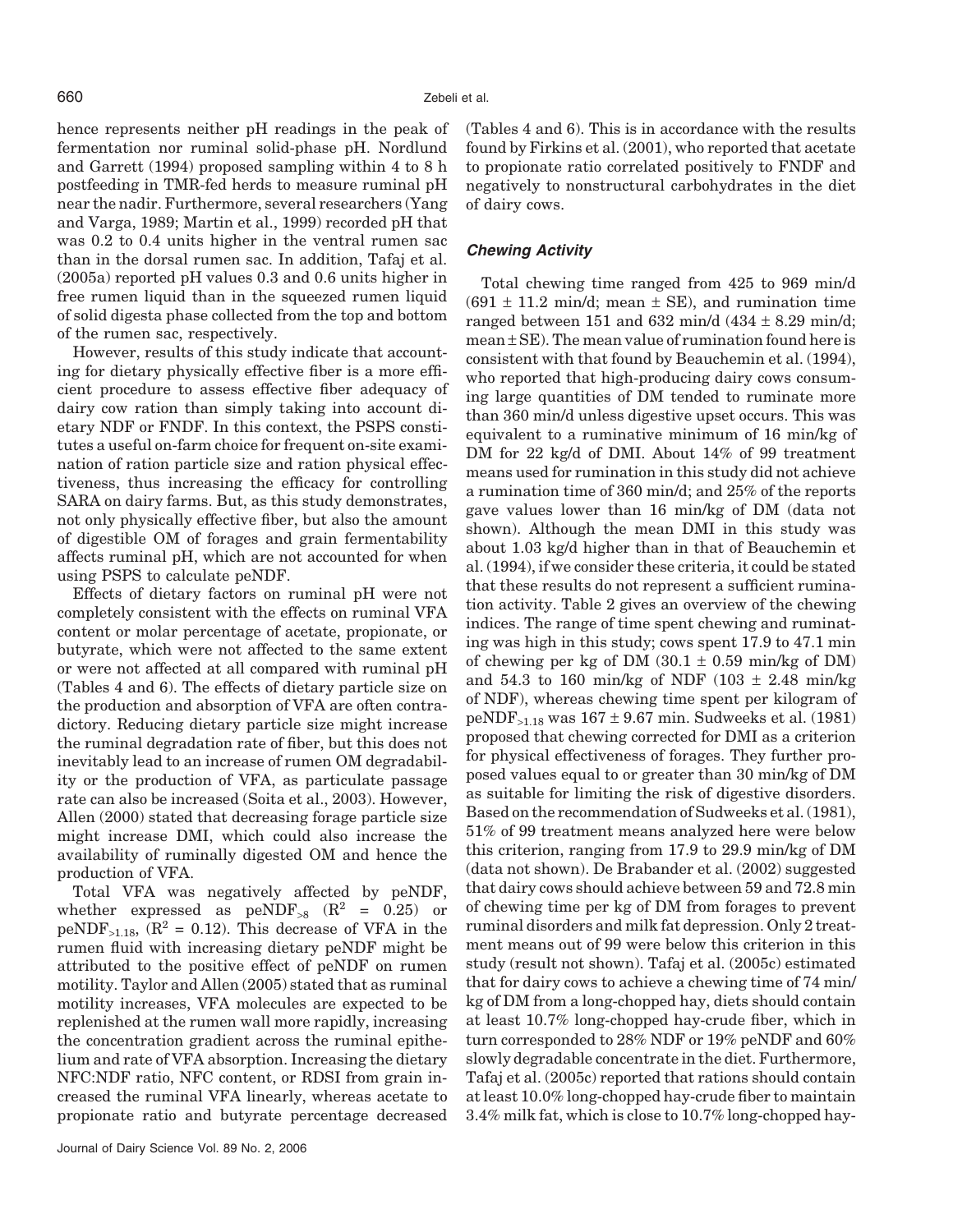| Chewing parameters<br>(Y) |                                    |           | Parameter estimates  | Model statistics |              |                   |                |
|---------------------------|------------------------------------|-----------|----------------------|------------------|--------------|-------------------|----------------|
|                           | Dietary factor <sup>2</sup><br>(X) | Intercept | $SE_{\rm Intercept}$ | Slope            | $SE_{Slope}$ | RMSE <sup>3</sup> | $\mathbb{R}^2$ |
| Total chewing time,       | $peNDF_{>1.18}$ , %                | 563       | 27.9                 | 5.86             | 1.26         | 85.1              | 0.17           |
| min/d                     | $peNDFI_{>8},$ %                   | 627       | 19.6                 | 6.46             | 1.71         | 92.3              | 0.13           |
|                           | FNDF, %                            | 521       | 27.0                 | 7.75             | 1.23         | 74.1              | 0.23           |
|                           | FDOM, g/kg of DM                   | 521       | 27.2                 | 0.54             | 0.09         | 72.6              | 0.23           |
|                           | NFC. $%$                           | 495       | 62.9                 | 4.94             | 1.67         | 95.3              | 0.10           |
| Rumination time,          | $peNDF_{>1.18}$ , %                | 317       | 20.9                 | 5.38             | 0.94         | 63.7              | 0.24           |
| min/d                     | $peNDF_{>8}$ , %                   | 365       | 11.8                 | 6.25             | 0.92         | 61.1              | 0.27           |
|                           | FNDF, %                            | 312       | 20.1                 | 5.39             | 0.91         | 54.9              | 0.21           |
|                           | FDOM, g/kg of DM                   | 288       | 19.2                 | 0.45             | 0.06         | 51.3              | 0.29           |

**Table 7.** Equations<sup>1</sup> for linear regression of response of chewing parameters to different dietary factors in dairy cows fed TMR

<sup>1</sup>Only significant relationships are shown  $(P < 0.05)$ .

 ${}^{2}$ peNDFI<sub>>8</sub> = Physically effective NDF measured as the NDF content of TMR multiplied by amount of  $DM_{> 8\text{-mm}}$  (Lammers et al., 1996); peNDF<sub>>1.18</sub> = physically effective NDF measured as the NDF content of TMR multiplied by amount of DM>1.18-mm (Mertens, 1997); FNDF = forage NDF; FDOM = amount of digestible OM of forages in TMR estimated by MAFF (1990); NFC = nonfiber carbohydrate calculated by difference  $100 - (\% \ \overline{CP} + \% \ \overline{NDF} + \% \text{ ether extract} + \% \text{ crude ash}).$ 

3 RMSE = Root mean square error.

crude fiber needed to achieve a chewing time of 74 min/ kg DM from long-chopped hay.

In Table 7, the significant linear relationships between dietary factors and chewing parameters are given, and in Table 8, the results of the analysis of multiple regression using backward elimination procedure are summarized. Total chewing and rumination time are positively affected by peNDF, FNDF, and FDOM contents of the ration, albeit to a lower extent than on ruminal pH. Total chewing activity was positively affected by dietary NFC, presumably because of the positive effect of dietary NFC on DMI. These results agree with those of Firkins et al. (2001), who reported that increasing dietary FNDF and nonstructural carbohydrate concentrations linearly increased chewing activity (min/kg of NDF). Similarly, Beauchemin and Yang (2005) reported a linearly increased chewing time from 702 to 783 min/d, and rumination time from 441

to 494 min/d with increasing peND $F_{>8}$  in the diet from 8.9 to 11.5%. Based on this finding, Beauchemin and Yang (2005) postulated that a level of  $peNDF_{>8}$  above 10% in the dairy cow diet is required to avoid reduction of chewing activity.

Figure 2 shows the relationship between time spent chewing per kilogram of  $peNDF_{>1.18}$  intake and the concentration of  $peNDF_{>1.18}$  in TMR. Cows spent less time chewing per unit of peNDF>1.18 when the percentage of dietary  $\text{peNDF}_{>1.18}$  was increased. The chewing index  $(\text{min/kg of peNDF}_{>1.18})$  was quadratically reduced when the percentage of  $peNDF_{>1.18}$  in TMR was increased. This finding is in agreement with Beauchemin and Yang (2005), who reported a linearly increased chewing index from 326 to 378 min/kg of  $peNDF_{>8}$  with decreasing dietary peNDF<sub>>8</sub> from 11.5 to 8.9% of ration DM. Similarly, Tafaj et al. (2005c) reported a linearly increased time spent chewing from 99.4 to 134.8 min/kg

**Table 8.** Best-fit equations for multiple regression<sup>1</sup> of chewing parameters to different dietary factors in dairy cows

| Chewing parameters           | Dietary factor <sup>2</sup>                         |           | Parameter estimates     | Model statistics     |                      |                   |       |
|------------------------------|-----------------------------------------------------|-----------|-------------------------|----------------------|----------------------|-------------------|-------|
| (Y)                          | X)                                                  | Intercept | $SE_{\text{Intercept}}$ | Slope                | $SE_{Slope}$         | RMSE <sup>3</sup> | $R^2$ |
| Total chewing time,<br>min/d | $peNDF_{>1.18}$ , %<br>FDOM, g/kg of DM<br>NFC. $%$ | 165       | 68.0                    | 6.51<br>6.69<br>0.39 | 1.40<br>1.36<br>0.11 | 76.4              | 0.44  |
| Rumination time,<br>min/d    | $peNDF_{>1.18}$ , %<br>FDOM, g/kg of DM             | 231       | 28.4                    | 5.14<br>0.33         | 1.08<br>0.08         | 59.7              | 0.36  |

1 For simplicity, only the best-fit equations of multiple regression (backward elimination) that improved further the relationship obtained from linear regressions are shown.

 ${}^{2}$ peNDF<sub>>1.18</sub> = Physically effective NDF measured as the NDF content of TMR multiplied by amount of DM>1.18-mm (Mertens, 1997); FDOM = amount of digestible OM of forages in TMR estimated by MAFF (1990); NFC = nonfiber carbohydrate calculated by difference 100 − (% CP + % NDF + % ether extract + % crude ash).

3 RMSE = Root mean square error.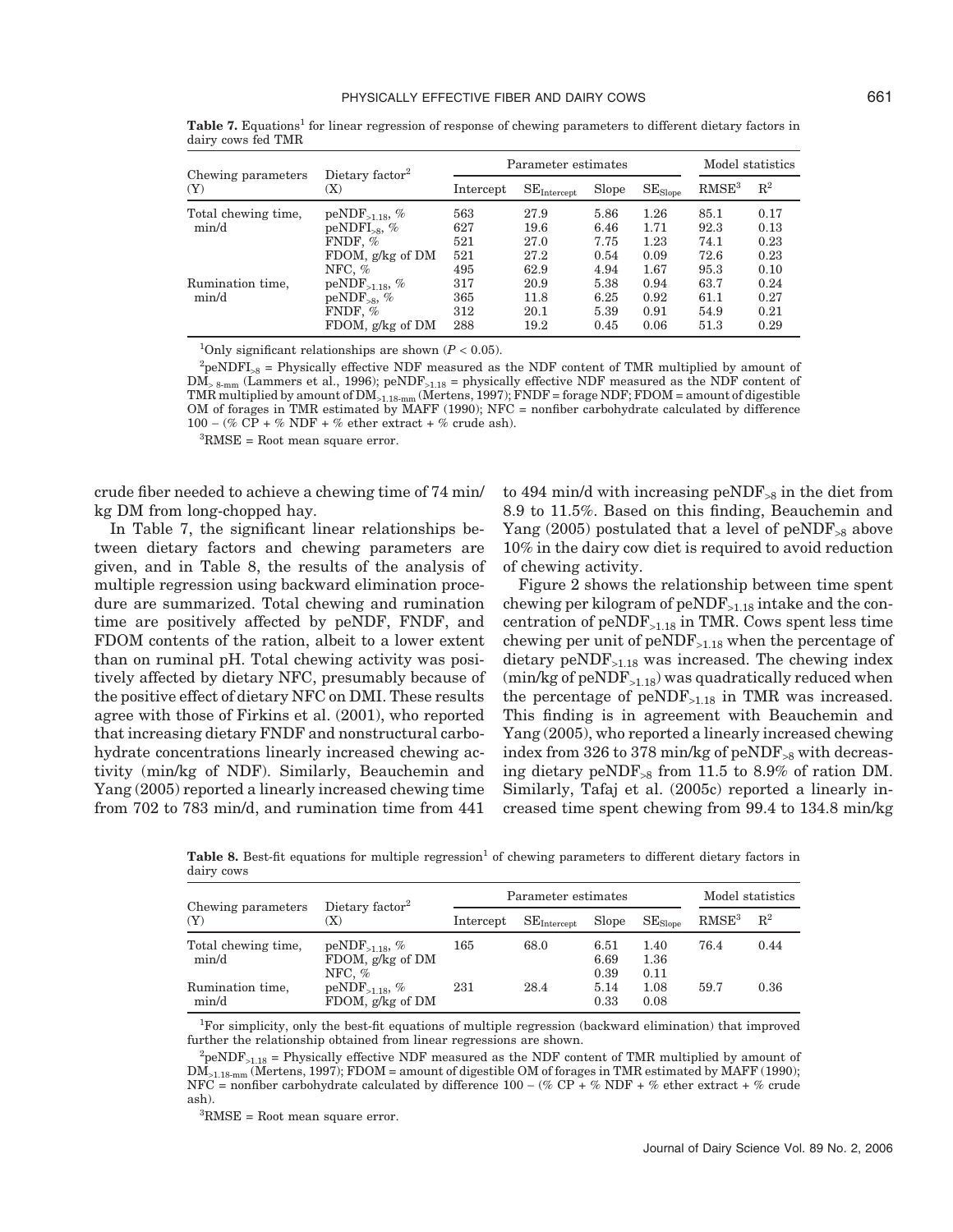

**Figure 2.** Relationship of physically effective NDF (peNDF $_{>1.18}$ ) to observed chewing index adjusted for the random experiment effect and unequal variance. The best-fit, quadratic regression chewing time = 628.8 (±13.8) – 38.8 (±1.35) peNDF<sub>>1.18</sub> + 0.73 (±0.03) peNDF<sup>2</sup> time =  $\sigma$ 20.0 (±1.3.0) – 30.0 (±1.33) penDr<sub>>1.18</sub> + 0.73 (±0.03) penDr >  $\sigma$ <sub>1.18</sub>; root mean square error = 24.82; R<sup>2</sup> = 0.91; Asymptotic function  $(\diamond)$  chewing time = 80.4 + 664e<sup>(-0.94 peNDF>1.18)</sup> using Proc NLIN (SAS Institute, 2001). To achieve 150 min/kg of  $peNDF_{>1.18}$  the ration should contain about 20% peNDF<sub>>1.18</sub>.

of peNDF as dietary peNDF reduced from 39 to 19% of ration DM. These results suggest that dietary peNDF may affect chewing activity either through prolonging chewing time or decreasing chewing index. Mertens (1997) suggested that dairy cow diets should contain 22.3% peNDF to assure a chewing activity of 150 min/ kg of peNDF to maintain optimal ruminal function. As shown in Figure 2, TMR should contain ∼20% peNDF<sup>&</sup>gt;  $_{1.18}$  to achieve 150 min/kg of peNDF<sub>>1.18</sub>, which is again somewhat lower than the peNDF percentage recommended by Mertens (1997).

Among the systems proposed to estimate the minimum amount of fiber necessary in rations for lactating dairy cows, most have attempted to guide ration formulation by predicting the amount of chewing that various feedstuffs would generate, or their relative effectiveness at maintaining milk fat percentage (Mertens, 2000). Mertens (1997) suggested that for cows to maintain 3.6% milk fat, they should achieve a chewing time of 744 min/d or 36.1 min/kg of DM. The chewing time needed to maintain a specified milk fat percentage from cows in early lactation fed TMR is shown in Table 9. Cows needed a chewing time of 797 min/d or 36.5 min/ kg of DM to maintain 3.6% milk fat. Chewing index (min/kg of DM) corresponded better than total chewing time to the estimation of Mertens (1997).

# *Fiber Digestibility*

Digestibilities of NDF and ADF were linearly increased as dietary peNDF and NDF were increased, whereas NDF digestibility decreased linearly with increasing NFC concentration and NFC:NDF ratio in the diet (Table 10). Increasing peNDF<sub>>1.18</sub> in TMR by 1% increased NDF digestibility about 0.41% ( $\mathbb{R}^2$  = 0.56). Increasing peNDF in TMR positively affected chewing activity and especially ruminal pH, thus probably increasing saliva secretion that prevents ruminal pH from declining especially during meal consumption, as concluded by Beauchemin (2000) and Beauchemin and Yang (2005). Increased salivation during eating could enable the cow to buffer the large quantity of fermentation acids produced soon after the feed is consumed, whereas an increase in saliva output during rumination allows rumen buffering for a longer period after ingestion (Allen, 1997).

It is also believed that peNDF is the portion of a diet that stimulates chewing activity and ruminal digesta stratification (Mertens, 1997) and enhances mat consistency in the reticulorumen (Zebeli et al., 2005). On the other hand, increasing the consistency of ruminal mat improved fiber digestibility (Bal et al., 2000; Harvatine et al., 2002), through an increased selective retention ("filter bed" effect) of ruminal mat for undigested small feed particles (Sutherland, 1988). Furthermore, Tafaj et al. (1999, 2001) found that feeding dairy cows a ground- (2.9 mm) vs. a long- (28.7 mm) or a chopped- (9.2 mm) hay impaired rumen conditions and reduced total mean retention time of digesta by 10 h, which in turn led to a significant reduction of fiber digestibility of about 14% in dairy cows. Results of the present study show that depression of rumen pH due to reduction of peNDF in the diets likely contributes to the reduction of fiber digestibility, supporting the hypothesis that ruminal pH promotes cellulolytic activity. Ruminal cellulolytic activity is compromised when ruminal pH drops below 6.0 based on in vitro studies (Mouriño et al., 2001). Dietary peNDF, expressed as  $peNDF_{>1.18}$ , appears to be a reliable predictor of fiber digestion. Because the amount of fiber that can be digested in the large intestine is limited, Yang and Beauchemin (2005) concluded that influence of dietary peNDF on digestibility is more pronounced for fiber than for starch, in which low ruminal digestion can be compensated for by high intestinal digestion. According to the equation given in Table 10, an NDF digestibility of 46.2% would be observed for a percentage of ∼19 of dietary peNDF>1.18 (to maintain a rumen pH of 6.0), which corresponds with the mean NDF digestibility reported in this study  $(46.9 \pm 0.96\%;$  Table 2).

### *Milk Production and Composition*

In this study, cows produced between 23.1 and 49.3 kg of milk/d and were between 9 and 170 d in milk  $(84.8 \pm 3.54 \text{ DIM}; \text{Table 2})$ . All articles included in this study gave information about milk production and its composition. This is probably because milk parameters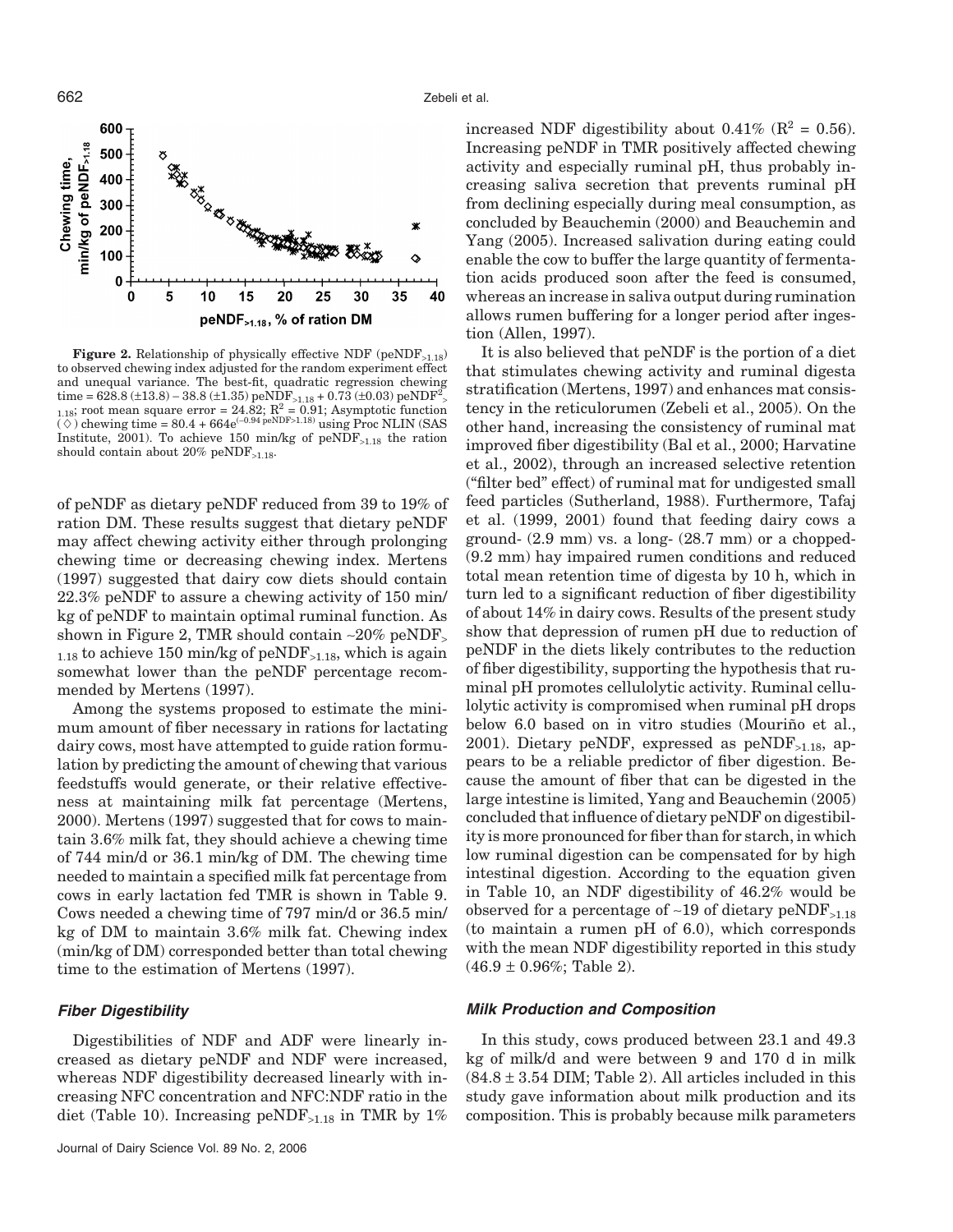|                                               | Milk fat percentage regressed<br>on chewing time |               |  |  |
|-----------------------------------------------|--------------------------------------------------|---------------|--|--|
|                                               | min/24 h                                         | min/kg of DM  |  |  |
| Linear regression                             |                                                  |               |  |  |
| Mean milk fat intercept of all experiments    | $2.16(0.13)^1$                                   | 2.50(0.11)    |  |  |
| Linear regression coefficient                 | 0.0018(0.0002)                                   | 0.030(0.0037) |  |  |
| Root mean square error (RMSE)                 | 0.188                                            | 0.202         |  |  |
| $R^2$                                         | 0.50                                             | 0.41          |  |  |
| Requirement for specified milk fat percentage |                                                  |               |  |  |
| $3.6\%$ milk fat                              | 797                                              | 36.5          |  |  |
| $3.4\%$ milk fat                              | 687                                              | 30.0          |  |  |
| $3.2\%$ milk fat                              | 577                                              | 23.3          |  |  |

**Table 9.** Estimating the chewing time (min/d) and (min/kg of DM) required to maintain milk fat percentages of cows in early lactation

1 Numbers in parentheses are standard error of estimates.

are easy to record, but as observed in this study, they did not satisfactorily respond to dietary factors considered.

Table 11 shows the results of linear regression of response of milk parameters to different dietary factors (only significant relationships are shown). The analysis of backward elimination of multiple regression did not further improve the relationship obtained from linear regression, and therefore no results are shown here. Milk yield was negatively affected by dietary NDF and FNDF and positively by NFC:NDF ratio, presumably because of their effect on DMI and energy concentration of the diet. Firkins et al. (2001) reported a negative correlation between milk yield and FNDF. Milk protein was not significantly affected by dietary factors studied here. However, the milk fat:protein ratio increased linearly with increasing  $peNDF_{>1.18}$ , FNDF, and FDOM in the diet. Milk fat percentage increased linearly with increasing dietary FNDF and FDOM. Firkins et al. (2001) reported that milk fat content responded in a quadratic fashion to dietary FNDF.

Beauchemin et al. (1994) and Mertens (1997) concluded that effects of particle size on milk fat content were likely to be observed when NDF levels were lower than the minimum recommended requirement. The NRC (2001) recommends a minimum of 25% dietary NDF and 19% FNDF for dairy cows. However, in 16 cases (12% of treatment means), both NDF and FNDF content in TMR were below the NRC (2001) recommendations (data not shown) in this study.

Failure to observe effects of dietary peNDF on milk yield and fat percentage contrasts with the effect of increasing dietary  $peNDF_{>1.18}$  on increasing ruminal pH and fiber digestibility. It is apparent that milk parameters are less sensitive to the effects of dietary peNDF than are other variables, such as ruminal pH, chewing activity, and fiber digestibility. It is well recognized, however, that cows are in negative energy balance in early lactation; thus, animals must mobilize fat (NRC, 2001) and consequently, milk fat content artificially increases. On the other hand, milk fat is a variable that is closely related to dietary fat and the genetic

| Parameter            |                                    |           | Parameter estimates  | Model statistics |              |                   |                |
|----------------------|------------------------------------|-----------|----------------------|------------------|--------------|-------------------|----------------|
| (Y)                  | Dietary factor <sup>2</sup><br>(X) | Intercept | $SE_{\rm Intercept}$ | Slope            | $SE_{Slope}$ | RMSE <sup>3</sup> | $\mathbb{R}^2$ |
| NDF digestibility, % | $peNDF_{>1.18}, \%$                | 38.6      | 0.82                 | 0.41             | 0.04         | 2.15              | 0.56           |
|                      | $peNDF_{\geq 8}, \%$               | 43.3      | 0.63                 | 0.36             | 0.05         | 2.96              | 0.30           |
|                      | NDF, $%$                           | 31.4      | 1.83                 | 0.51             | 0.06         | 2.88              | 0.42           |
|                      | NFC. $%$                           | 54.1      | 1.96                 | $-0.19$          | 0.05         | 2.97              | 0.14           |
|                      | NFC:NDF                            | 58.8      | 1.64                 | $-10.2$          | 1.29         | 5.38              | 0.37           |
| ADF digestibility, % | $peNDF_{>1.18}, %$                 | 34.2      | 1.08                 | 0.51             | 0.05         | 3.30              | 0.51           |
|                      | $peNDF_{\geq 8}$ , %               | 38.8      | 1.00                 | 0.47             | 0.08         | 5.20              | 0.23           |
|                      | NDF, $%$                           | 30.3      | 2.07                 | 0.42             | 0.07         | 4.40              | 0.24           |

**Table 10.** Equations<sup>1</sup> for linear regression of response of fiber digestibility to different dietary factors in dairy cows fed TMR

<sup>1</sup>Only significant relationships are shown  $(P < 0.05)$ .

 ${}^{2}$ peNDF<sub>>1.18</sub> = Physically effective NDF measured as the NDF content of TMR multiplied by amount of  $\text{DM}_{>1.18\text{mm}}$  (Mertens, 1997); peNDFI<sub>>8</sub> = physically effective NDF measured as the NDF content of TMR multiplied by amount of DM<sup>&</sup>gt; 8-mm (Lammers et al., 1996); NFC = nonfiber carbohydrate calculated by difference  $100 - (\% \text{ CP} + \% \text{ NDF} + \% \text{ ether extract} + \% \text{ crude ash}).$ 

3 RMSE = Root mean square error.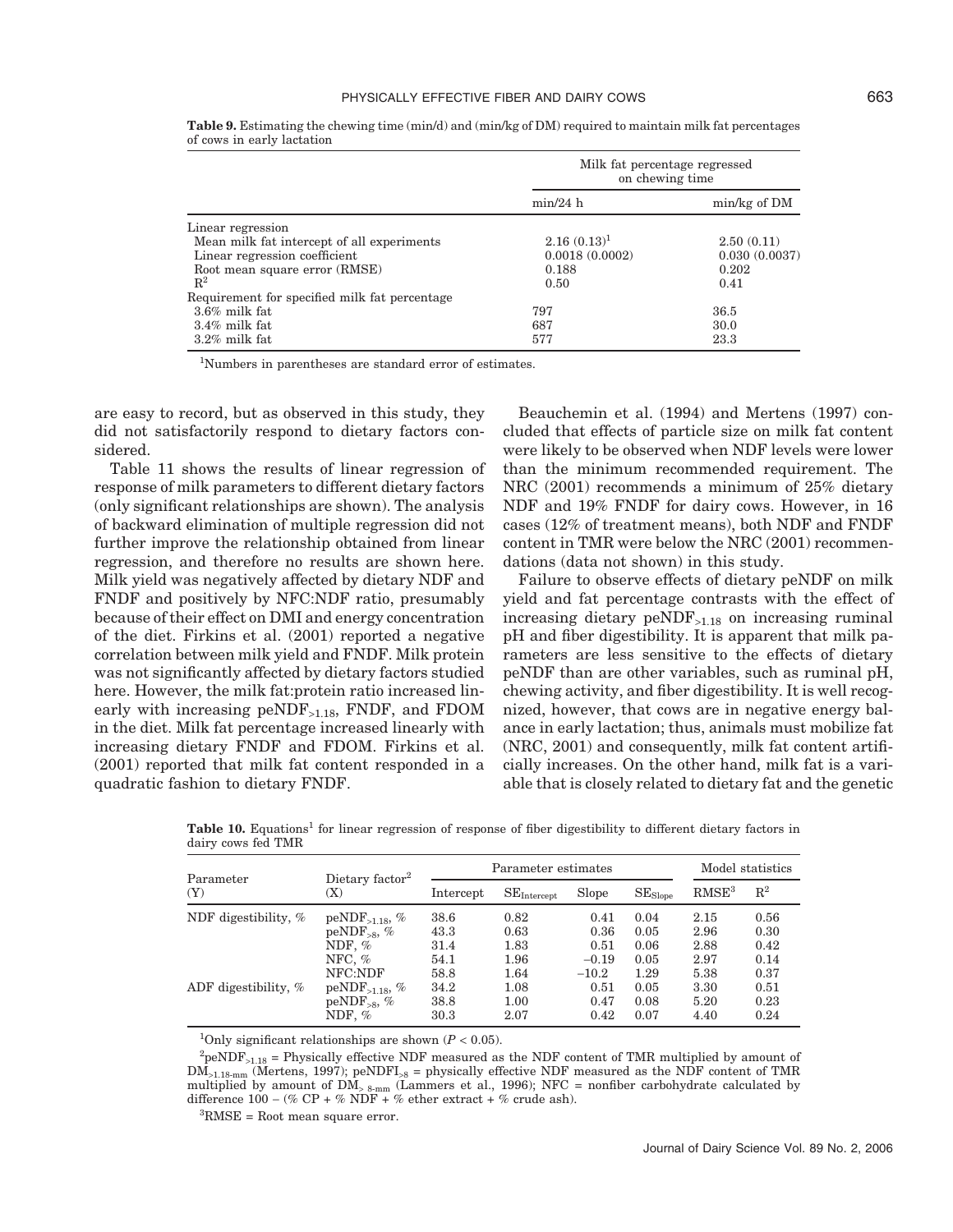664 Zebeli et al.

| Milk parameter<br>(Y)        |                                    |           | Model statistics |          |              |                   |                |
|------------------------------|------------------------------------|-----------|------------------|----------|--------------|-------------------|----------------|
|                              | Dietary factor <sup>2</sup><br>(X) | Intercept | $SE_{Intercept}$ | Slope    | $SE_{Slope}$ | RMSE <sup>3</sup> | $\mathbb{R}^2$ |
| Milk yield, kg               | NDF, $%$                           | 46.9      | 2.44             | $-0.389$ | 0.077        | 5.19              | 0.16           |
|                              | FNDF. $%$                          | 42.9      | 1.95             | $-0.375$ | 0.088        | 5.34              | 0.12           |
|                              | NFC:NDF                            | 19.7      | 3.23             | 21.851   | 4.715        | 5.27              | 0.18           |
|                              | NFC:NDF <sup>2</sup>               |           |                  | $-6.652$ | 1.660        |                   |                |
| Milk fat, %                  | $peNDF_{>1.18}$ , kg               | 2.76      | 0.19             | 0.212    | 0.072        | 0.34              | 0.11           |
|                              | $peNDF2>1.18$ , kg                 |           |                  | $-0.014$ | 0.006        |                   |                |
|                              | FNDF, %                            | 2.77      | 0.11             | 0.029    | 0.005        | 0.31              | 0.20           |
|                              | FDOM, g/kg of DM                   | 2.66      | 0.11             | 0.002    | 0.0003       | 0.29              | 0.27           |
| Fat-to-protein ratio in milk | $peNDF_{>1.18}$ , %                | 0.91      | 0.04             | 0.008    | 0.001        | 0.11              | 0.17           |
|                              | FNDF, $%$                          | 0.90      | 0.04             | 0.008    | 0.001        | 0.11              | 0.14           |
|                              | FDOM, g/kg of DM                   | 0.80      | 0.04             | 0.0009   | 0.0001       | 0.10              | 0.32           |

Table 11. Equations<sup>1</sup> for linear regression of response of milk parameters to different dietary factors in dairy cows fed TMR

<sup>1</sup>Only significant relationships are shown  $(P < 0.05)$ .

 $^{2}$ FNDF = Forage NDF; NFC = nonfiber carbohydrate calculated by difference 100 – (% CP + % NDF + % fat + % ash); peNDF<sub>>1.18</sub> = physically effective NDF measured as the NDF content of TMR multiplied by amount of  $DM_{>1.18\text{-}mm}$  (Mertens, 1997); FDOM = amount of digestible OM of forages in TMR estimated by MAFF (1990).

3 RMSE = Root mean square error.

merit of the animal. Mertens (1997) concluded that ruminal pH may be a better indication of ruminal health and optimal function than the maintenance of milk fat production in this stage of lactation for dairy cows.

# *Systems for Estimation of Physically Effective Fiber and Response Variables*

For physical evaluation of forages or TMR, different wet and dry sieving techniques have been proposed. Murphy and Zhu (1997) compared 9 methods (3 dry and 6 wet) for evaluating particle size distribution of feedstuffs. Based on median particle size estimates (central tendency), they concluded that 6 of those (including all dry sieving techniques tested) had relatively consistent estimates of particle size distribution. Lammers et al. (1996) developed the simplified method for evaluating particle size distribution of forages and TMR using PSPS. The PSPS is based on the properties of Standard S424 of the American Society of Agricultural Engineers (ASAE, 1998) and has been proven to generate similar results to the vertical oscillating sieving method (Lammers et al., 1996; Buckmaster, 2000; Teimouri Yansari et al., 2004). The PSPS device contains 2 sieves and a bottom pan. Using the PSPS, particle distribution is determined by separating particles according to size; >19 mm, between 19 and 8 mm, and <8 mm (Lammers et al., 1996).

The new version of PSPS (Kononoff et al., 2003b) is constructed from 3 sieves with pores measuring 19, 8, and 1.18 mm and a solid bottom pan, permitting the estimation of  $peNDF_{>1.18}$  according to Mertens (1997). Teimouri Yansari et al. (2004) estimated peNDF>1.18 of forages (alfalfa and corn silage) and TMR using both a vertical oscillating sieve and the new PSPS and re-

ported very similar results. The PSPS is a quick, costeffective method, and produces consistent results in measuring particle size distribution of forages and TMR. These properties made the PSPS method a valuable on-farm choice to estimate forage and TMR particle size distribution around the world.

As shown in Table 2, the amount of physically effective NDF in TMR was higher when estimated as  $peNDF_{>1.18}$  than when estimated as  $peNDF_{>8}$ . This is because  $peNDF_{>1.18}$  contains a large pool of particles retained on the lower screens (i.e., particles greater than 1.18 mm and smaller than 8 mm). Research results (Kononoff and Heinrichs, 2003a; Kononoff et al., 2003a; Plaizier, 2004) showed that the proportion of this pool could range from 30 to 50% in the TMR. Beauchemin et al. (2003) reported a 50% higher peNDF of TMR when it was estimated as  $peNDF_{>1.18}$  compared with  $peNDF_{>8}$ , because  $peNDF_{>8}$  does not consider particles <8 mm or steam-rolled concentrate, whereas peNDF>1.18, does.

Results of this study showed that differences in the quantity of peNDF<sub>>8</sub> and peNDF<sub>>1.18</sub> were reflected by their effects on the response variables studied. Thus, regarding the chewing activity, the peNDF><sup>8</sup> affected rumination time to a slightly higher extent than did  $peNDF_{>1.18}$  ( $R^2 = 0.27$  vs.  $R^2 = 0.24$ ), whereas total chewing time was more accurately estimated when peNDF was expressed as  $peNDF_{>1.18}$  ( $R^2 = 0.17$  vs.  $R^2 = 0.13$ ). On the other hand, the accuracy of estimation for ruminal pH and NDF digestibility was higher when peNDF was expressed as  $peNDF_{>1.18}$ . Although the content of  $peNDF_{>8}$  is lower than  $peNDF_{>1.18}$  in the TMR, the effectiveness of  $peNDF_{>8}$  to stimulate rumination is higher. Buckmaster (2000) proposed an effective fiber index that weights NDF content by particle size. To calculate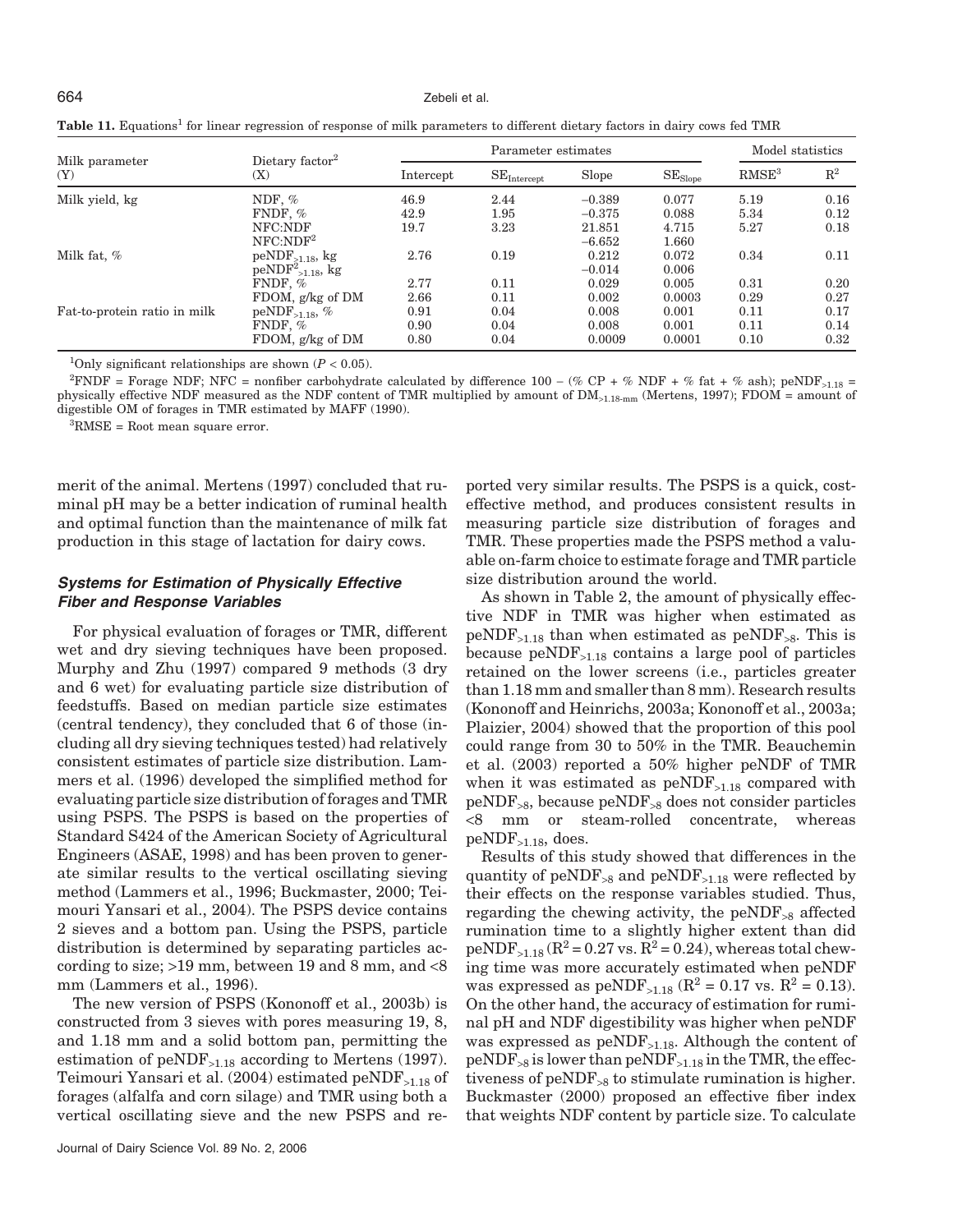the effective fiber index of a ration, NDF content of each fraction of particles retained on each sieve is multiplied by a relative effectiveness coefficient, which is different for every particle fraction retained on the screens of PSPS. Based on these relative effectiveness coefficients, Buckmaster (2000) stated that particles >19 mm are twice as effective for stimulating rumination and contributing to a rumen mat as those between 8 and 19 mm, whereas particles <8 mm have one-fifth of the effectiveness of particles between 8 and 19 mm. This contrasts with the  $peNDF_{>1.18}$  method of Mertens (1997), which equally weights particle mass >1.18 mm in stimulating chewing activity and neglects the rest. Krause et al. (2002b) corrected the particle size distribution of TMR by that of orts and found a good relationship only between chewing and rumination activity with DMI from particles retained on the 19-mm screen of PSPS  $(r = 0.61$  each), but not with DMI from particles retained on the 8-mm screen or the pan. Furthermore, Krause et al. (2002b) found no relationship between ruminal pH and DMI from particles retained on the 19 and 8-mm screens of PSPS.

Results of ruminal pH and NDF digestibility in the present study did not support dietary peNDF measured as the proportion of particles retained on 8 mm sieve as the best indicator to express the physical effectiveness of TMR, even though peNDF<sub>>8</sub> slightly better estimated rumination time. Indeed, the relationship between chewing and rumination time and ruminal pH was low in this study  $(r = 0.25$  and  $r = 0.33$ , respectively; results not shown). Cassida and Stokes (1986) estimated saliva flow rates of 150, 177, and 300 mL/min during resting, eating, and ruminating, respectively. Using these estimated flow rates, the contribution in saliva production in the present study would be 112, 46, and 130 L/d for resting, eating, and ruminating time, respectively (data calculated based on chewing times given in Table 2). It could be stated that decreased saliva flow associated with a decreased rumination time could be partly balanced by saliva secretion during resting time. Krause et al. (2002b) reported that salivary buffering is only one of many factors determining ruminal pH.

Discrepancies between  $peNDF_{>8}$  and  $peNDF_{>1.18}$  to estimate rumination time, ruminal pH, and fiber digestibility observed in this study indicate that these concepts cannot be used interchangeably. Although the peNDF><sup>8</sup> concept represents particles retained on the 8-mm sieve, which are expected to provoke an intensive saliva output,  $peNDF_{>8}$  was not the best parameter to estimate ruminal pH and fiber digestibility.

It is believed that diets with less than 7% long particles (particles retained on the top screen of the separator) put cows at increased risk of SARA, particularly if these diets are also borderline or low in chemical fiber content (Grant et al., 1990a). However, increasing chemical fiber content may compensate for short particle length (Beauchemin et al., 1994). On the other hand, diets having excessive long forage particles can paradoxically increase the risk of SARA, especially when long particles are unpalatable and sortable (K. M. Krause and G. R. Oetzel, unpublished data). Several researchers (Calberry et al., 2003; Leonardi and Armentano, 2003; Beauchemin and Yang, 2005) reported different particle size distributions for TMR and orts for cows fed TMR ad libitum, indicating selective consumption. By feeding Holstein cows a corn silage-based TMR, we found (Junck et al., 2004) that across treatments (4 different theoretical particle lengths, 5.5, 8.1, 11, and 14 mm), difference between the offered TMR and orts were 26% for particles retained on the 8-mm screen (i.e., sum of particles retained on 19- and 8-mm sieves of PSPS). This difference was only 9% for particles retained on the 1.18-mm screen (i.e., sum of particles retained on 19-, 8-, and 1.18-mm sieves of PSPS) (in both cases were more long particles in orts than in the offered TMR). This indicates that if we evaluate our TMR only based on particles retained on the 8-mm screen (i.e.,  $peNDF_{>8}$ ), our estimation to evaluate effective fiber content of the truly consumed TMR was biased 26% compared with only 9% bias if we estimated the peNDF of TMR based on particles retained on the 1.18 mm screen (i.e.,  $peNDF_{>1.18}$ ). This was because cows sorted against coarse particles of TMR and preferred to consume short particles and crushed corn kernels, which are more palatable and digestible. However, this sorting against the coarse particles was more evident for TMR containing the longest levels of corn silage (11 and 14 mm) compared with TMR containing the shortest levels (8.1 and 5.5 mm), which showed a lower sorting rate. It seems, therefore, that an advantage of estimating peNDF of the ration based on particles retained on 1.18-mm screen consists in this, that this system, better reflects the TMR really consumed by dairy cows and can reduce the estimation bias related to sorting consumption. Under practical conditions on dairy farms, the evaluation of particle size distribution is mainly carried out in TMR and not in orts. For this reason, the evaluation of the ration based only on the pool of long particles of the original TMR does not appear to be an adequate approach for estimation of physical effectiveness in dairy cows fed TMR ad libitum.

# **CONCLUSIONS**

This study showed that the concentration and intake of  $peNDF_{>1.18}$  should be considered in formulation of TMR for high-yielding dairy cows. Results of this data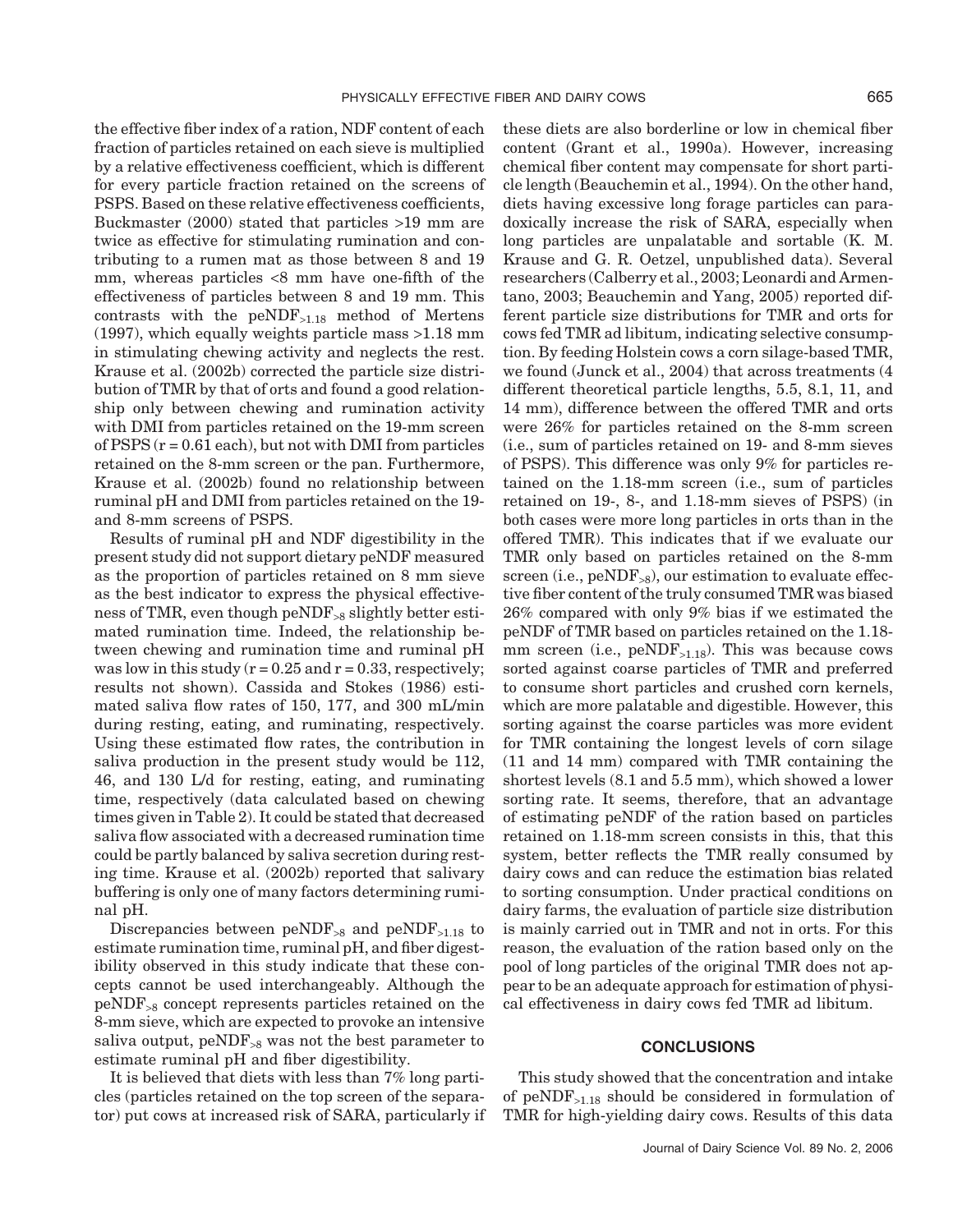analysis showed that  $peNDF_{>1.18}$  provided a satisfactory estimation of mean ruminal pH and fiber digestibility. Indeed, the peNDF>1.18 approach explained 67% of the variation in ruminal pH. On the other hand, peNDF>1.18, was poorly, although positively, correlated to daily chewing  $(R^2 = 0.17)$  and rumination  $(R^2 = 0.24)$ activity. Results from this analysis showed that milk parameters are less sensitive to the effects of dietary peNDF than are other variables, such as ruminal pH, fiber digestibility, and chewing activity.

Using the  $peNDF_{>1.18}$  approach, the requirements for physically effective fiber in high-yielding dairy cows fed TMR in an ad libitum intake were estimated to be about 19% of ration DM (4.1 kg/d or 0.6 kg/100 kg of BW) to maintain a ruminal pH of about 6.0. Inclusion of FDOM and RDSI from grain in the model together with  $peNDF_{>1.18}$  appeared to be advantageous in improving the accuracy of estimation. This approach appeared to complement the concept of peNDF that does not account for differences in ruminal fermentability of feeds. Moreover, this study showed that the intake of rapidly fermentable carbohydrates is more important than total NFC percentage of the diet to be taken into account in terms of avoiding SARA in high-yielding dairy cows.

When peNDF was measured as the proportion of particles retained on an 8-mm PSPS screen (peNDF<sub>>8</sub>), ruminal pH responded in a quadratic fashion but the confidence of estimation was lower  $(R^2 = 0.27)$  compared with peNDF<sub>>1.18</sub>. Furthermore, measuring physically effective NDF as  $peNDF_{>1.18}$  might be more realistic in terms of expression of effective fiber in the TMR truly consumed by dairy cows.

Results of this study indicated that accounting for dietary physically effective fiber is a more efficient procedure to assess effective fiber adequacy of dairy cow rations than simply taking into account dietary NDF or FNDF. In this context, the PSPS constitutes a useful on-farm choice for frequent on-site examination of ration particle size and ration physical effectiveness.

#### **REFERENCES**

- Allen, M. S. 1995. Fiber requirements: Finding an optimum can be confusing. Feedstuffs 67:13–16.
- Allen, M. S. 1997. Relationship between fermentation acid production in the rumen and the requirement for physically effective fiber. J. Dairy Sci. 80:1447–1462.
- Allen, M. S. 2000. Effect of diet on short-term regulation of feed intake by lactating dairy cattle. J. Dairy Sci. 83:1598–1624.
- Allen, D. M., and R. J. Grant. 2000. Interactions between forage and wet corn gluten feed as sources of fiber in diets for lactating dairy cows. J. Dairy Sci. 83:322–331.
- ASAE. 1998. S424: Method of determining and expressing particle size of chopped forage materials by sieving. ASAE Standards. Am. Soc. Agric. Eng., St. Joseph, MI.
- Bal, M. A., R. D. Shaver, A. G. Jirovec, K. J. Shinners, and J. G. Coors. 2000. Crop processing and chop length of corn silage: Effects on

Journal of Dairy Science Vol. 89 No. 2, 2006

intake, digestion, and milk production by dairy cows. J. Dairy Sci. 83:1264–1273.

- Beauchemin, K. A. 2000. Managing rumen fermentation in barley based diets: Balance between high production and acidosis. Adv. Dairy Technol. 12:109–125.
- Beauchemin, K. A., B. I. Farr, L. M. Rode, and G. B. Schaalje. 1994. Effects of alfalfa chop length and supplementary long hay on chewing and milk production of dairy cows. J. Dairy Sci. 77:1326–1339.
- Beauchemin, K. A., and L. M. Rode. 1997. Minimum versus optimum concentrations of fiber in dairy cow diets based on barley silage and concentrates of barley or corn. J. Dairy Sci. 80:1629–1639.
- Beauchemin, K. A., L. M. Rode, and M. V. Eliason. 1997. Chewing activities and milk production of dairy cows fed alfalfa as hay, silage, or dried cubes of hay or silage. J. Dairy Sci. 80:324–333.
- Beauchemin, K. A., and W. Z. Yang. 2005. Effects of physically effective fiber on intake, chewing activity, and ruminal acidosis for dairy cows fed diets based on corn silage. J. Dairy Sci. 88:2117–2129.
- Beauchemin, K. A., W. Z. Yang, and L. M. Rode. 2003. Effects of particle size of alfalfa based-dairy cow diets on chewing activity, ruminal fermentation, and milk production. J. Dairy Sci. 86:630–643.
- Boddugari, K., R. J. Grant, R. Stock, and M. Lewis. 2001. Maximal replacement of forage and concentrate with a new wet corn milling product for lactating dairy cows. J. Dairy Sci. 84:873–884.
- Buckmaster, D. M. 2000. Particle size in dairy cows. Pages 109–128 in Recent advances in animal nutrition. P. C. Garnsworthy and J. Wiseman, ed. Nottingham University Press, Nottingham, UK.
- Calberry, J. M., J. C. Plaizier, M. S. Einarson, and B. W. McBridge. 2003. Effects of replacing chopped alfalfa hay with alfalfa silage in a total mixed ration on production and rumen conditions of lactating dairy cows. J. Dairy Sci. 86:3611–3619.
- Cassida, K. A., and M. R. Stokes. 1986. Eating and resting salivation in early lactating dairy cows. J. Dairy Sci. 69:1282–1292.
- Clark, P. W., and L. E. Armentano. 1997. Influence of particle size on the effectiveness of beet pulp fiber. J. Dairy Sci. 80:898–904.
- Clark, P. W., and L. E. Armentano. 1999. Influence of particle size on the effectiveness of the fiber in corn silage. J. Dairy Sci. 82:581–588.
- Clark, P. W., and L. E. Armentano. 2002. Influence of particle size on the effectiveness of the fiber in alfalfa silage. J. Dairy Sci. 85:3000–3007.
- De Brabander, D. L., J. L. De Boever, J. M. Vanacker, and N. E. Geerts. 2002. Evaluation and effects of physical structure in dairy cattle nutrition. Pages 182–197 in Recent developments and perspectives in bovine medicine, Proc. XXII World Buiatrics Congr., Hanover, Germany. M. Kaske, H. Scholz, and M. Höltershinken, ed. Tierärtzliche Hochschule, Hanover, Germany.
- Einarson, M. S., J. C. Plaizier, and K. M. Wittenberg. 2004. Effects of barley silage chop length on productivity and rumen conditions of lactating dairy cows fed total mixed ration. J. Dairy Sci. 87:2987–2996.
- Eun, J.-S., K. A. Beauchemin, S.-H. Hong, and W. Z. Yang. 2004. Effects of mechanical processing on the nutritive value of barley silage for lactating dairy cows. J. Dairy Sci. 87:4170–4177.
- Fernandez, I., C. Martin, M. Champion, and B. Michalet-Doreau. 2004. Effect of corn hybrid and chop length of whole-plant corn silage on digestion and intake by dairy cows. J. Dairy Sci. 87:1298–1309.
- Firkins, J. L., M. L. Eastridge, N. R. St-Pierre, and S. M. Noftsger. 2001. Effects of grain variability and processing on starch utilization by lactating dairy cattle. J. Dairy Sci. 79(E. Suppl.):E218– E238.
- Garrett, E. F., M. N. Pereira, K. V. Nordlund, L. E. Armentano, W. J. Goodger, and G. R. Oetzel. 1999. Diagnostic methods for the detection of subacute ruminal acidosis in dairy cows. J. Dairy Sci. 82:1170–1178.
- Grant, R. J., V. F. Colenbrander, and D. R. Mertens. 1990a. Milk fat depression in dairy cows: Role of particle size of alfalfa hay. J. Dairy Sci. 73:1823–1833.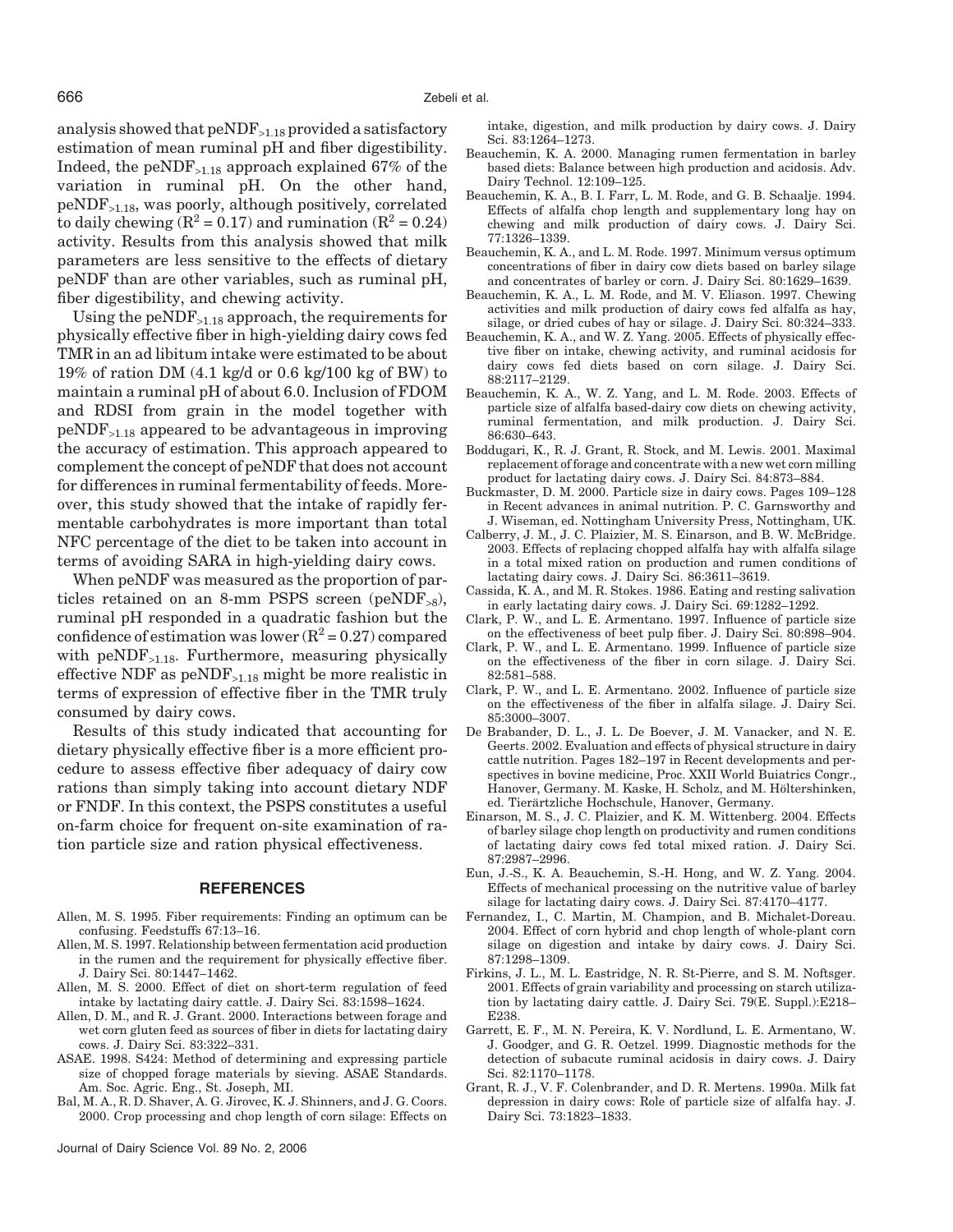- Grant, R. J., V. F. Colenbrander, and D. R. Mertens. 1990b. Milk fat depression in dairy cows: Role of silage particle size. J. Dairy Sci. 73:1834–1842.
- Harvatine, D. I., J. E. Winkler, M. Devant-Guille, J. L. Firkins, N. R. St-Pierre, B. S. Oldick, and M. L. Eastridge. 2002. Whole linted cottonseed as a forage substitute: Fiber effectiveness and digestion kinetics. J. Dairy Sci. 85:1988–1999.
- Junck, B., M. Tafaj, Q. Zebeli, R. Funk, H. Steingass, and W. Drochner. 2004. Einfluss der Häcksellänge auf Strukturwert und Qualität der Maissilage (Influence of length of the cut on the physical evaluation and quality of corn silage). Page 96 in Proc. 116th VDLUFA Congress, Rostock, Germany. (Abstr.) VDLUFA-Verlag, Darmstadt, Germany.
- Kohn, R. A. 2000. Three conditions of the ruminal milieu that determine pH. Proc. 25th Conf. Rumen Function, Chicago, IL. Department of Animal Science, Michigan State University, East Lansing. Online. Available http://www.msu.edu/user/rumen/index.htm
- Kononoff, P. J., and A. J. Heinrichs. 2003a. The effect of corn silage particle size and cottonseed hulls on cows in early lactation. J. Dairy Sci. 86:2438–2451.
- Kononoff, P. J., and A. J. Heinrichs. 2003b. The effect of reducing alfalfa haylage particle size on cows in early lactation. J. Dairy Sci. 86:1445–1457.
- Kononoff, P. J., A. J. Heinrichs, and D. A. Buckmaster. 2003b. Modification of the Penn State forage and total mixed ration particle separator and the effects of moisture content on its measurements. J. Dairy Sci. 86:1858–1863.
- Kononoff, P. J., A. J. Heinrichs, and H. A. Lehman. 2003a. The effect of corn silage particle size on eating behavior, chewing activities, and rumen fermentation in lactating dairy cows. J. Dairy Sci. 86:3343–3353.
- Krause, K. M., and D. K. Combs. 2003. Effects of forage particle size, forage source, and grain fermentability on performance and ruminal pH in midlactation cows. J. Dairy Sci. 86:1382–1397.
- Krause, K. M., D. K. Combs, and K. A. Beauchemin. 2002a. Effects of forage particle size and grain fermentability in midlactation dairy cows. I. Milk production and diet digestibility. J. Dairy Sci. 85:1936–1946.
- Krause, K. M., D. K. Combs, and K. A. Beauchemin. 2002b. Effects of forage particle size and grain fermentability in midlactation dairy cows. II. Ruminal pH and chewing activity. J. Dairy Sci. 85:1947–1957.
- Lammers, B. P., D. R. Buckmaster, and A. J. Heinrichs. 1996. A simple method for the analysis of particle sizes of forage and total mixed rations. J. Dairy Sci. 79:922–928.
- Le Liboux, S., and J. L. Peyrand. 1998. Effect of forage particle size and intake level on fermentation patterns and sites and extent of digestion in dairy cows fed mixed diets. Anim. Feed Sci. Technol. 73:131–150.
- Le Liboux, S., and J. L. Peyrand. 1999. Effect of forage particle size and feeding frequency on fermentation patterns and sites and extent of digestion in dairy cows fed mixed diets. Anim. Feed Sci. Technol. 76:297–319.
- Leonardi, C., and L. E. Armentano. 2003. Effect of quantity, quality and length of alfalfa hay on selective consumption by dairy cows. J. Dairy Sci. 86:557–564.
- Leonardi, C., K. J. Shinners, and L. E. Armentano. 2005. Effect of different dietary geometric mean length particle length and particle size distribution of oat silage on feeding behavior and productive performance of dairy cattle. J. Dairy Sci. 88:698–710.
- MAFF. 1990. UK Tables of nutritive value and chemical composition of feedingstuffs. Standard Committee on Tables of Feed Composition, Ministry of Agriculture, Fisheries and Food. Rowett Research Services, Aberdeen, UK.
- Martin, C., E. Devillard, and B. Michalet-Doreau. 1999. Influence of sampling site on concentrations and carbohydrate-degrading enzyme activities of protozoa and bacteria in the rumen. J. Anim. Sci. 77:979–987.
- Mertens, D. R. 1997. Creating a system for meeting the fiber requirements of dairy cows. J. Dairy Sci. 80:1463–1481.
- Mertens, D. R. 2000. Physically effective NDF and its use in dairy rations explored. Feedstuffs April 10: 11–14.
- Mouriño, F., R. Akkarawongosa, and P. J. Weimer. 2001. Initial pH as a determinant of cellulose digestion rate by mixed ruminal microorganisms in vitro. J. Dairy Sci. 84:848–859.
- Murphy, M. R., and J. S. Zhu. 1997. A comparison of methods to analyze particle size as applied to alfalfa haylage, corn silage, and concentrate mix. J. Dairy Sci. 80:2932–2938.
- National Research Council. 2001. Nutrient Requirements of Dairy Cattle. 7th Rev. ed. Natl. Acad. Sci., Washington, DC.
- Nordlund, K. V., and E. F. Garrett. 1994. Rumenocentesis: A technique for collecting rumen fluid for the diagnosis of subacute rumen acidosis in dairy herds. Bovine Pract. 28:109–112.
- Oba, M., and M. S. Allen. 2000a. Effects of brown midrib 3 mutation in corn silage on productivity of dairy cows fed two concentrations of dietary neutral detergent fiber: 1. Feeding behavior and nutrient utilization. J. Dairy Sci. 83:1333–1341.
- Oba, M., and M. S. Allen. 2000b. Effects of brown midrib 3 mutation in corn silage on productivity of dairy cows fed two concentrations of dietary neutral detergent fiber: 2. Chewing activity. J. Dairy Sci. 83:1342–1349.
- Oba, M., and M. S. Allen. 2000c. Effects of brown midrib 3 mutation in corn silage on productivity of dairy cows fed two concentrations of dietary neutral detergent fiber: 3. Digestibility and microbial efficiency. J. Dairy Sci. 83:1350–1358.
- Offner, A., A. Bach, and D. Sauvant. 2003. Quantitative review of in situ starch degradation in the rumen. Anim. Feed Sci. Technol. 106:81–93.
- Oldick, B. S., J. L. Firkins, and N. R. St-Pierre. 1999. Estimation of microbial nitrogen flow to the duodenum of cattle based on dry matter intake and diet composition. J. Dairy Sci. 82:1497–1511.
- Onetti, S. G., R. D. Shaver, S. J. Bertics, and R. R. Grummer. 2003. Influence of corn silage particle length on the performance of lactating dairy cows fed supplemental tallow. J. Dairy Sci. 86:2949–2957.
- Owens, F. N., D. S. Secrist, W. J. Hill, and D. R. Gill. 1998. Acidosis in cattle: A review. J. Anim. Sci. 76:275–286.
- Pitt, R. E., J. S. Van Kessel, D. G. Fox, A. N. Pell, M. C. Barry, and P. J. Van Soest. 1996. Prediction of ruminal volatile fatty acids and pH within the net carbohydrate and protein system. J. Anim. Sci. 74:226–244.
- Plaizier, J. C. 2004. Replacing chopped alfalfa hay with alfalfa silage in barley grain and alfalfa based total mixed rations for lactating dairy cows. J. Dairy Sci. 87:2495–2505.
- San Emeterio, F., R. B. Reis, W. E. Campos, and L. D. Satter. 2000. Effect of coarse or fine grinding on utilization of dry or ensiled corn by lactating dairy cows. J. Dairy Sci. 83:2839–2848.
- SAS Institute. 2001. SAS User's Guide. Statistic, Version 8.2 ed. SAS Inst., Inc., Cary, NC.
- Sauvant, D., J. M. Perez, and G. Tran. 2004. Tables of composition and nutritional value of feed materials: Pigs, poultry, cattle, sheep, goats, rabbits, horses, fish. Wageningen Academic Publishers, Wageningen, The Netherlands.
- Schwab, E. C., R. D. Shaver, K. J. Shinners, J. G. Lauer, and J. G. Coors. 2002. Processing and chop length in brown midrib corn silage on intake, digestion, and milk production by dairy cows. J. Dairy Sci. 85:613–623.
- Soita, H. W., D. A. Christensen, and J. J. McKinnon. 2000. Influence of particle size on the effectiveness of the fiber in barley silage. J. Dairy Sci. 83:2295–2300.
- Soita, H. W., D. A. Christensen, and J. J. McKinnon. 2003. Effects of barley silage particle size and concentrate level on rumen kinetic parameters and fermentation parameters in steers. Can. J. Anim. Sci. 83:533–539.
- Stone, W. C. 2004. Nutritional approaches to minimize subacute ruminal acidosis and laminitis in dairy cattle. J. Dairy Sci. 87(E. Suppl.):E12–E26.
- St-Pierre, N. R. 2001. Integrating quantitative finding from multiple studies using mixed model methodology. J. Dairy Sci. 84:741–755.
- Sudweeks, E. M., L. O. Ely, D. R. Mertens, and L. R. Sisk. 1981. Assessing minimum amounts and form of roughages in ruminant diets: Roughage value index system. J. Anim. Sci. 53:1406–1415.